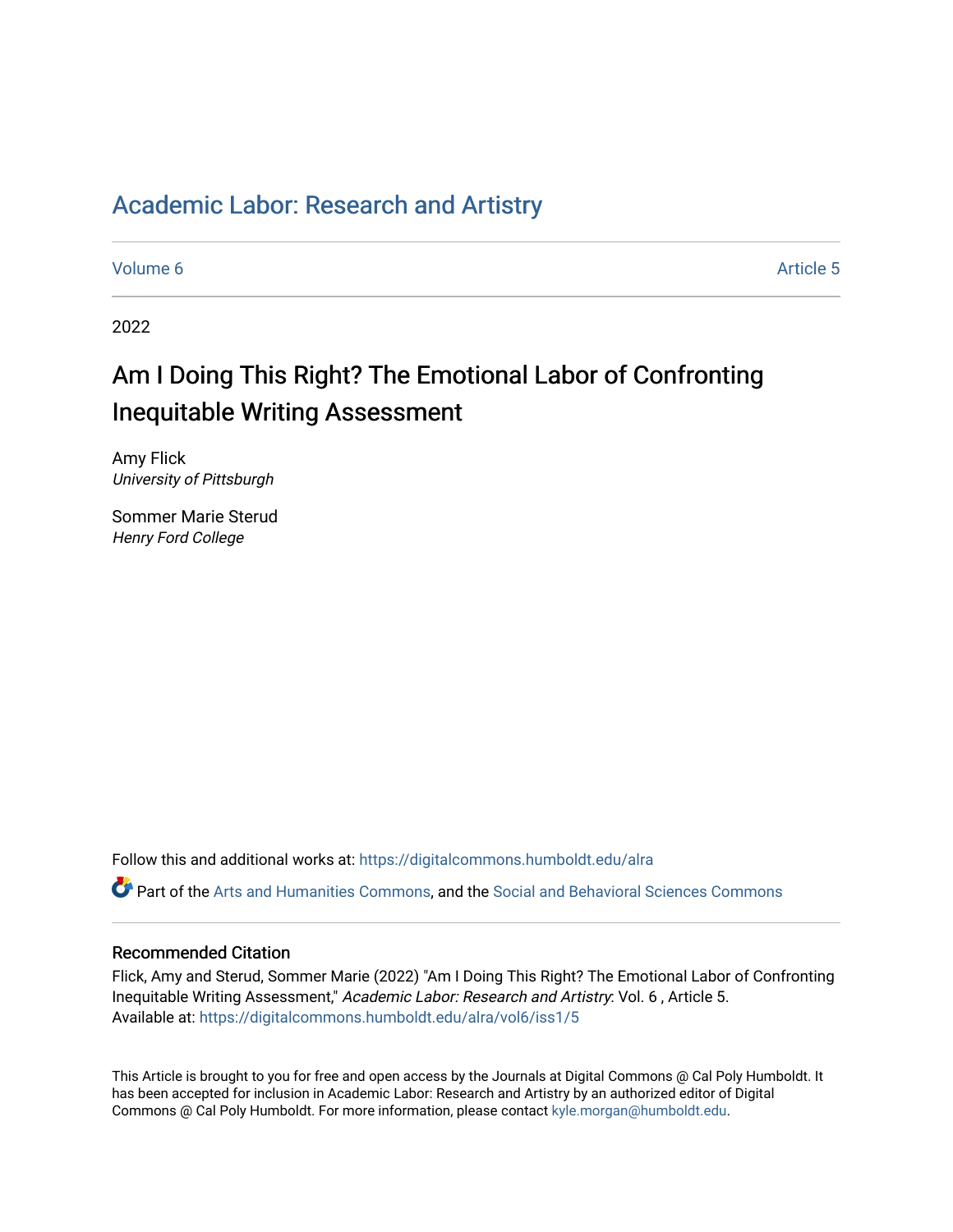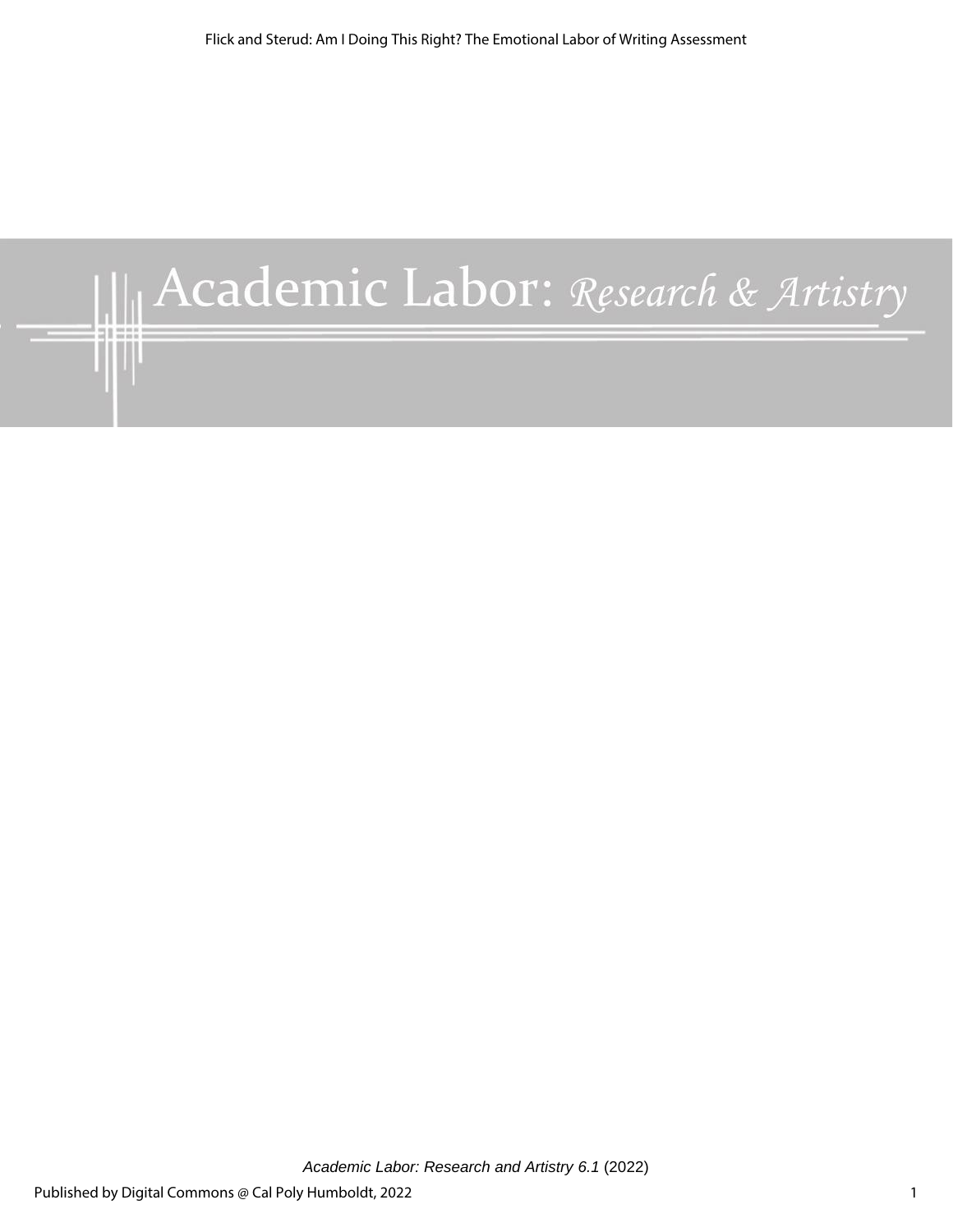# Am I Doing This Right? The Emotional Labor of Confronting Inequitable Writing Assessment

Amy Flick *University of Pittsburgh*

Sommer Marie Sterud *Henry Ford College*

# **Abstract**

During the pandemic, we, like many others, found ourselves reimagining the practices we engage in to best meet the needs of our students. While adjusting to a new class structure was challenging, we found that writing assessment was particularly fraught. To create the most equitable assessment practices, we implemented Inoue's conception of labor-based grading. Inoue argues that "A grading contract based only on labor is better for all students and undermines the racist and White Supremacist grading systems we all live with at all levels of education" (16-17). These circumstances motivated us to employ labor-based grading given the difficulties many of our students were experiencing as a result of the changed learning environment, as well as the social, economic, and health implications resulting from the pandemic.

As one might expect, there was substantial emotional labor that accompanied letting go of old values and assessment practices. Newman, et al. ask, "How do emotional labor and artful affect translate into our understanding of leadership?" (6). This is an instructive question for many

Amy Flick is a lecturer in the Composition Program at the University of Pittsburgh. She teaches in the Public and Professional Writing major and directs the Public Communication of Science and Technology certificate program. Her current research examines public health rhetoric and the communication of risk.

Sommer Marie Sterud is a professor of English at Henry Ford College. A feminist researcher who studies the literate activity associated with social movements, she spent a year conducting ethnographic research on a prominent pro-life organization. Her current research interests are the rhetoric of protest, activism, and civic engagement.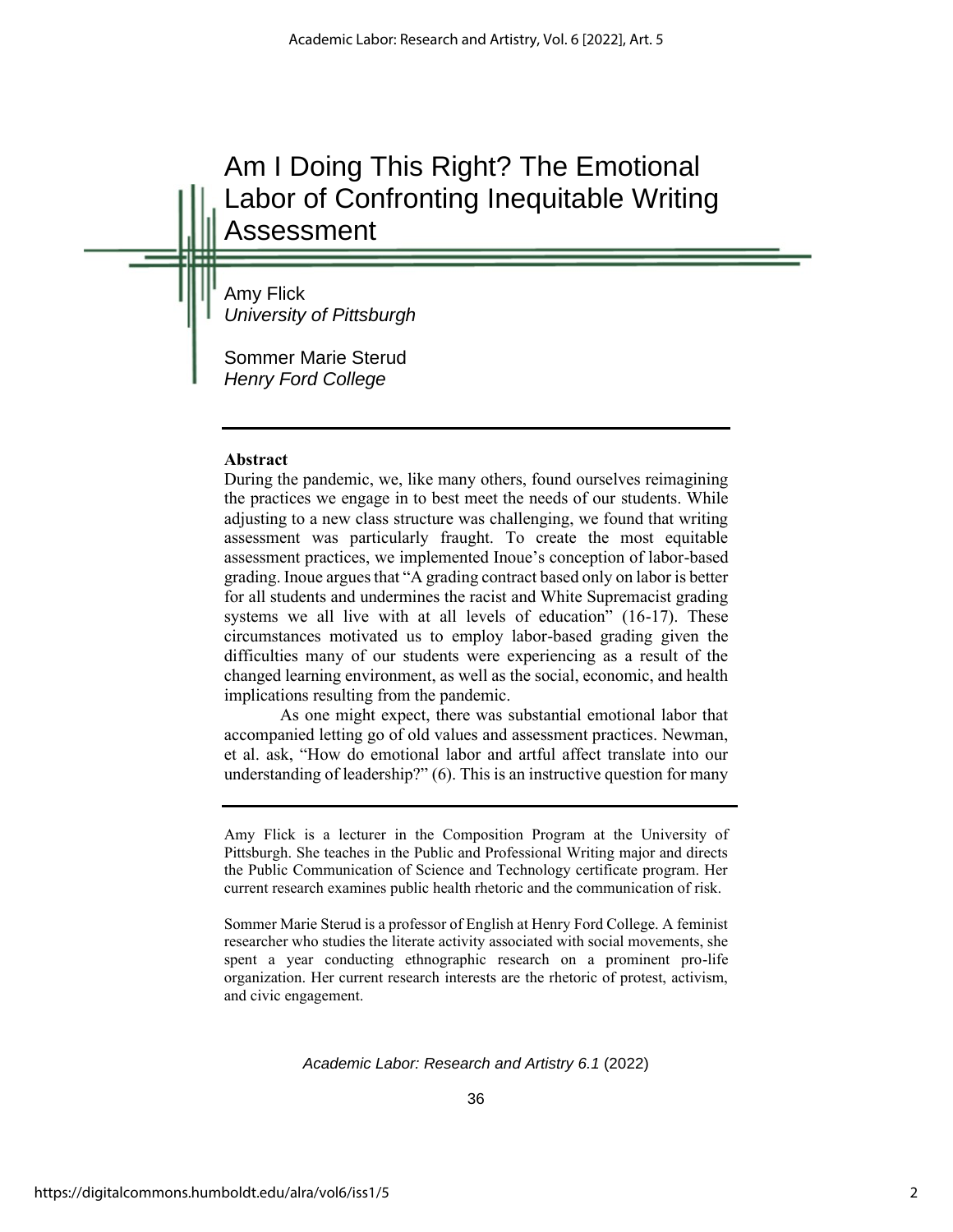#### **Abstract, cont.**

reasons. For one, many writing teachers don't often think of themselves as "leaders" per se, especially those of us who value collaborative learning and are averse to the banking concept of education. That said, the decisions about assessment are ours to make. While we feel our students benefited from the practices we employed, actually assessing work in this way was often uncomfortable and left us wondering, "Am I doing this right?" This article will address the tensions we experienced and how to better navigate them moving forward. More importantly, we will discuss the ways in which this has allowed us to engage in the necessary but vulnerable work of reflecting on our own internalized hegemonic value systems and how these systems have inadvertently influenced our assessment strategies.

> *"Feelings can't be ignored, no matter how unjust or ungrateful they seem." --Anne Frank*

*"Emotions are not good, bad, right, or wrong. The first step to changing our relationship to feelings is to be curious about them and the messages they send to us." --Dr. Lane Pederson, Dialectical Behavior Therapy*

uring the pandemic, we, like many others, found ourselves reimagining our teaching practices to best meet the needs of our students. While adjusting to a new class structure was challenging, we found that writing assessment was particularly fraught. Suddenly, students and faculty were being asked to compose and learn in new, digital environments and under unprecedented social and cultural conditions. Writing assessment and questions of equitable assessment practices have been heavily criticized as they have historically favored writing that reflected middle-class white male ideologies, while punishing other styles of writing. We recognized that our students' personal living conditions during the lockdown, as well as issues of class, sex, gender, and race, created important differences in students' work, and we wanted to employ an assessment model that honored these differences and respected our students' lives and their right to their own language. **D**

To do this, we implemented labor-based grading, a model of assessment that both of us were drawn to because of its promise of more equitable student writing assessment. According to the leading scholar on this type of assessment, Asao Inoue, a labor-contract "calculates final course grades purely by the labor students complete, not by any judgments of the quality of their writing. While the qualities of student writing [is]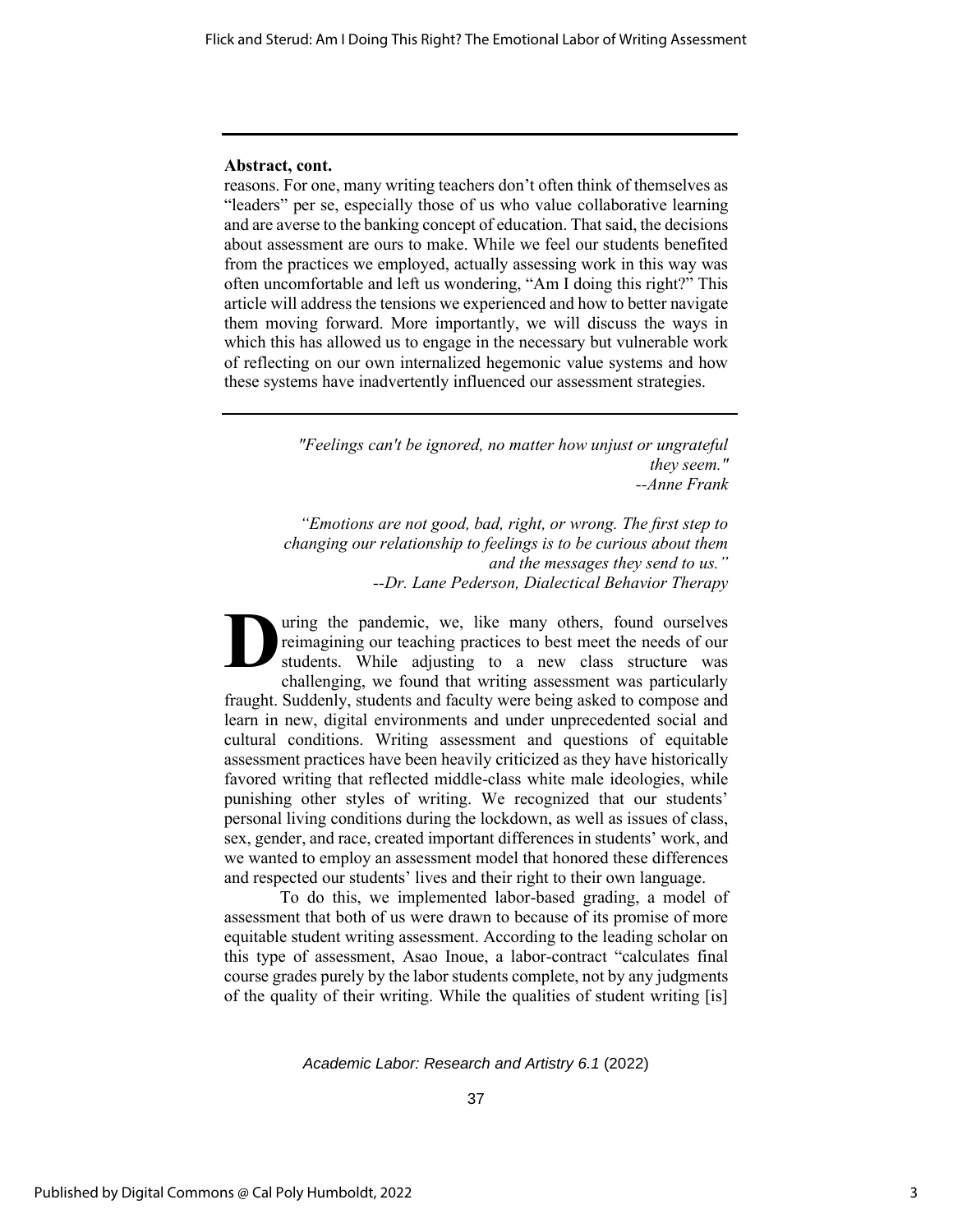still at the center of the classroom and feedback, [it] has no bearing on the course grade" ("*Antiracist Writing"* 3). This style of grading employs labor logs in which students document the amount of effort and time spent on assignments. Inoue contends, "A grading contract based only on labor is better for all students and undermines the racist and White Supremacist grading systems we all live with at all levels of education" (16-17). Understanding this, and the difficulties many of our students were experiencing as a result of the pandemic, motivated us to adopt laborbased grading practices.

Despite our commitment to changing our approach to assessment, changing course assessment practices was very labor-intensive. Expectedly, there was research involved, restructuring objectives, and revising policies. Less expectedly, there was a lot of emotional labor involved in this change. The more traditional assessment practices we had always used, despite their limitations, were part of how we understood our role in the writing classroom; changing them—grading labor, rather than the produced texts—evoked moments of tension, frustration, and doubt, leaving us to wonder, "Am I doing this right?" Moreover, in trying to assess our students' labor during the pandemic, we found that their emotional labor became more apparent. This deepened our understanding of labor and thus further complicated the goals of assessing labor.

Broadly, this article aims to explore how emotional labor impacted our approaches to writing assessment during the pandemic. We discuss how the move to labor-based grading necessitated engagement in the important but vulnerable work of examining our own internalized hegemonic value systems and the ways in which they have influenced our work. Secondly, while attempting to assess student labor, we found the definition of labor very limited and static and did not account for students' emotional labor. To that end, we raise questions about whether emotional labor can or should be assessed and how emotional labor complicates the use of labor-based grading.

Emotion is present throughout work, both ours and our students. Our ability to manage how we feel, how we display our feelings, and how we make others feel is vital to feeling effectual. Moreover, emotions are central to the work we do in the writing classroom. Brand stated when things go wrong in the classroom or in the English department, or even in assessment, it is typically related to emotions—same goes for when things go right. Likewise, Kerr contended "communication…*is* emotional, it is 'touchy-feely' despite the tendency to want to 'take it outside' rather than focus on the emotions at hand" (27). In agreement with these scholars, we contend that by acknowledging the emotions we have and the role they play in our assessments, we can better understand the role that emotional labor plays in assessment and create productive spaces for us to consider our relationships with assessment, with our students, with our departments, schools, and with our field.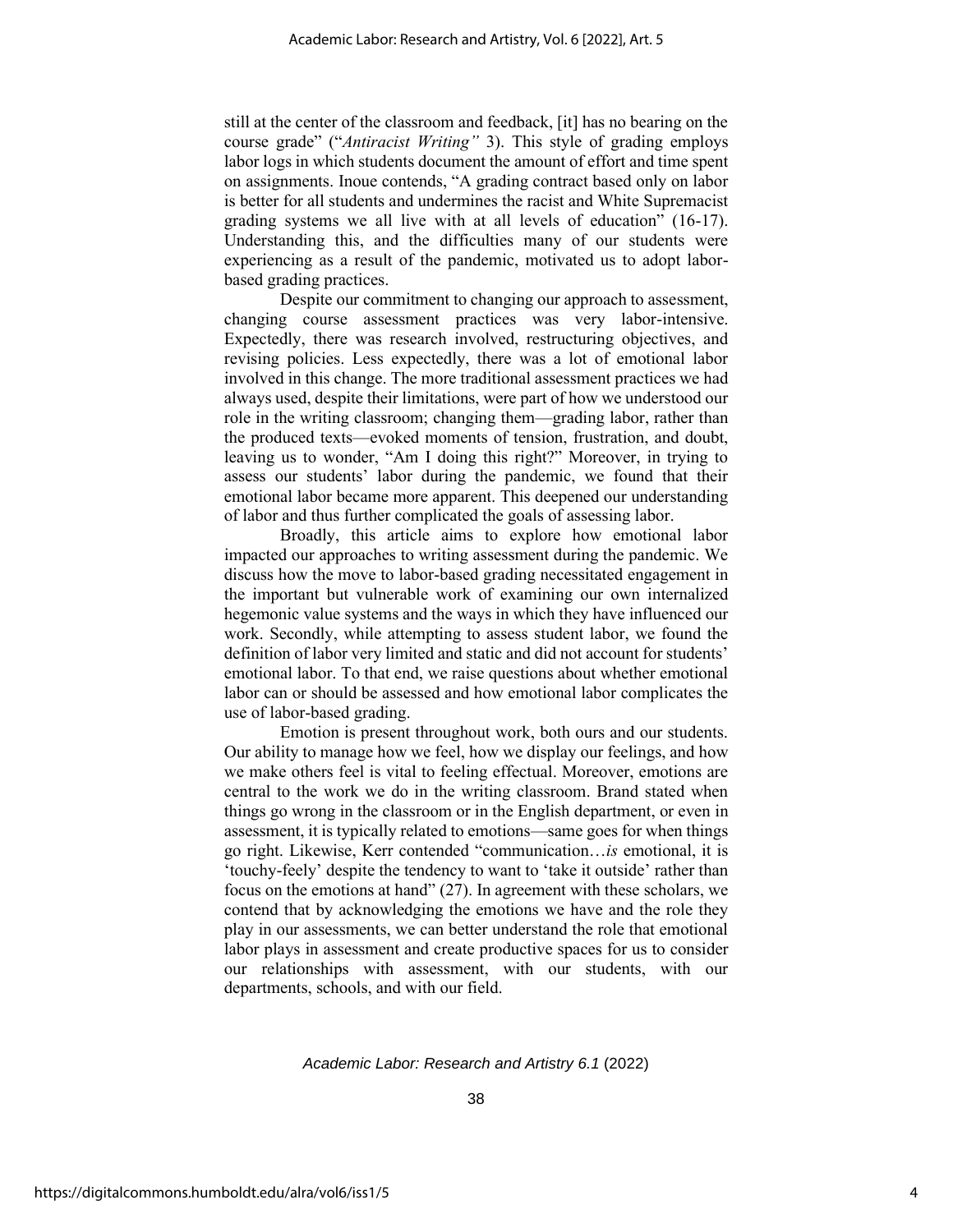#### **Assessment: A Labor (-Based Contract) of Love**

In his book *Antiracism Assessment and Ecologies,* Asao Inoue argues for a new vision of writing assessment. He asserts we must view assessment as an environment comprising unique features. A champion of labor-based contracts, Inoue asks, "How can a conscientious writing teacher understand and engage in her classroom writing assessments as an antiracist project with her locally diverse students?" (Inoue 9). Via an ecological view of assessment is his answer. Pointing out that while many assessment scholars have done similar important work on how we evaluate student writing, none have employed antiracist frameworks (*Antiracism Assessment* 16).

What does it mean to view assessment as an ecology? Inoue describes the ecology of assessment as a "full cycle of writing assessment through a cycle of rubric creating, drafting, judging, revising, and reflecting on the ways students read and make judgments on peer's texts" (17). When writing instructors do this, students are learning to value their own work, an act that invites agency. And secondly, by having students learn how to assess their own work, the instructor dismantles the hegemonic nature of the educator alone who bestows judgment because students are also participating in the process. Moreover, the curtain is pulled back and the ways of the wizard, so to speak, are revealed and with them, the biases of the assignment, rubric, and the instructor herself.

Within this reimagining of assessment is a commitment to laborbased grading contracts, which Inoue describes as:

> essentially a set of social agreements with the entire class about how final course grades will be determined for everyone. These agreements are articulated in a contract, a document, that is negotiated at the beginning of the term or semester, then reexamined at midpoint to make sure it is still fair enough for everyone. It is a social, corporate agreement, which means it may not be a product of full consensus, but instead hard agreements. (*Labor-Based Grading* 129)

Inoue's contract does not track what work is completed but what is *not*  completed. In *Labor-Based Grading Contracts: Building Equity and Inclusion*, Inoue created a table that shows the corresponding grades for any work or attendance not completed (see Table 4.1 below). He argues that "The calculus is simple: the more labor you do, the better your grade in the course will be, with no attention to the quality of writing turned in (on the part of the teacher)" (130).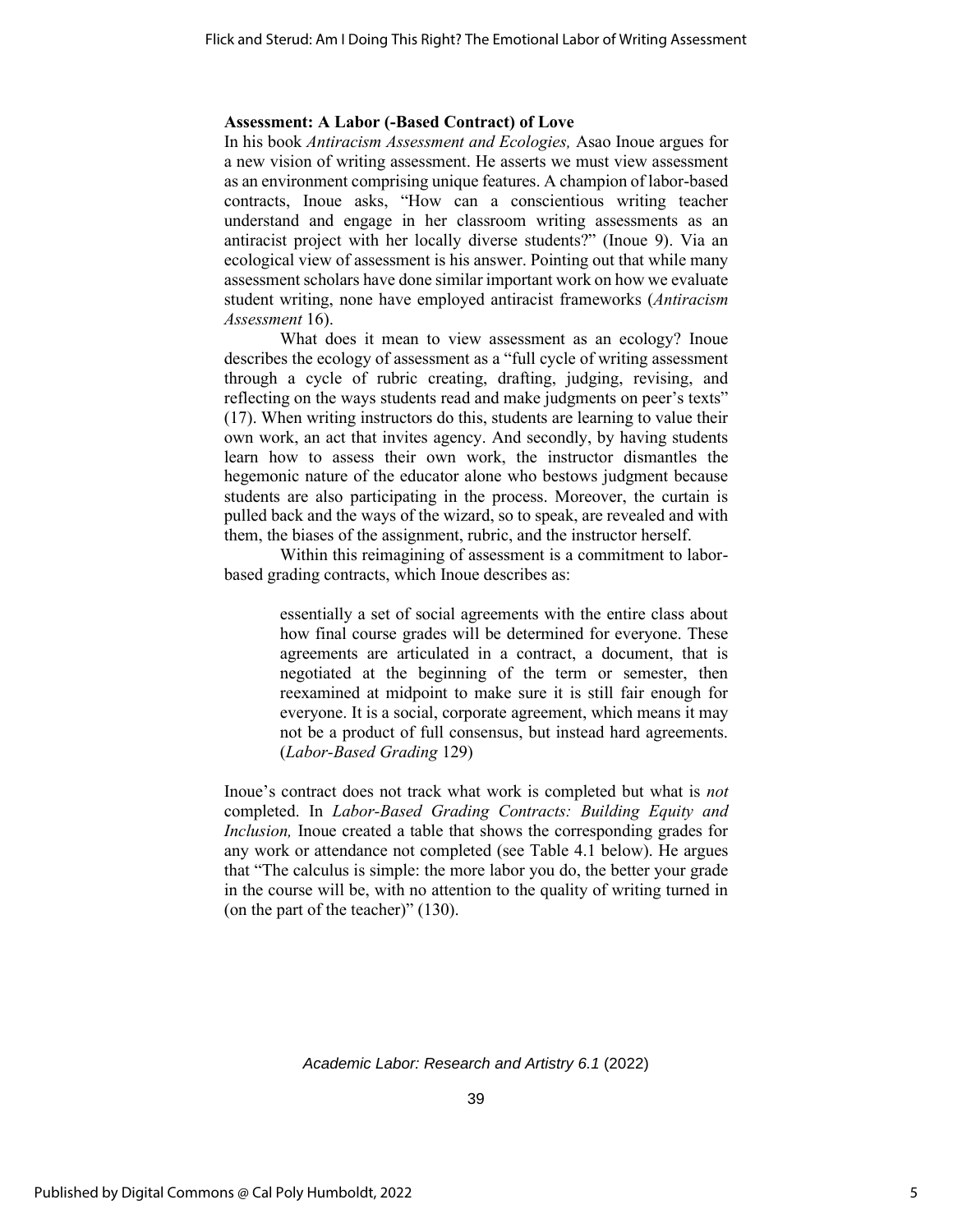|       |   | $# Non-$<br>Participating<br>Days | # of Late<br>Assignments | # of Missed<br>Assignments | # of Ignored<br>Assignments |
|-------|---|-----------------------------------|--------------------------|----------------------------|-----------------------------|
|       | A |                                   |                          |                            |                             |
| (4.0) |   | 3                                 | 3                        |                            |                             |
|       | B |                                   |                          |                            |                             |
| (3.1) |   | 3                                 | 3                        |                            |                             |
|       | C |                                   |                          |                            |                             |
| (2.1) |   |                                   | 4                        | 2                          |                             |
|       | D |                                   |                          |                            |                             |
| (1.1) |   | 5                                 | 5                        | 3                          |                             |
|       | E |                                   |                          |                            |                             |
| (0.0) |   | h                                 | 6                        |                            |                             |

**Table 4.1: The Final Grade Breakdown in the Grading Contract**

A different labor-based approach originated from Jane Danielewicz and Peter Elbow. Their contract focuses on what work must be completed to guarantee a B. This includes, among other things, attending class regularly, meeting assignment deadlines, completing inclass and lower-stakes homework assignments, substantial revision, and thorough peer review feedback. According to Danielewicz and Elbow, a B grade is based on a student's participation in the class and engagement with assignments. "The grade of B does not derive from my judgment about the quality of your writing" (2). To earn an A, however, does rest on the instructor's evaluation of "high quality" writing (2). But how is this quality determined? And how can you show that it is fair? For us, Danielewicz and Elbow's answer is unsatisfactory, but they do point to Inoue as a resource for instructors who wish to give students more agency over their grades:

> We use class discussions to explore the student's notions about what constitutes 'exceptionally high quality' writing, and we can often derive our criteria from students' comments. We try to make these criteria as public and concrete as possible—often providing handouts and feedback relevant to these criteria. But we don't profess to give students any power over these high-grade decisions. (2) (For a fascinating picture of a course where the teacher does authorize his students to grade, see Inoue.)

Of course, the models from Inoue and Danielewicz and Elbow are not the first arguments in favor of re-imaging writing assessment strategies. In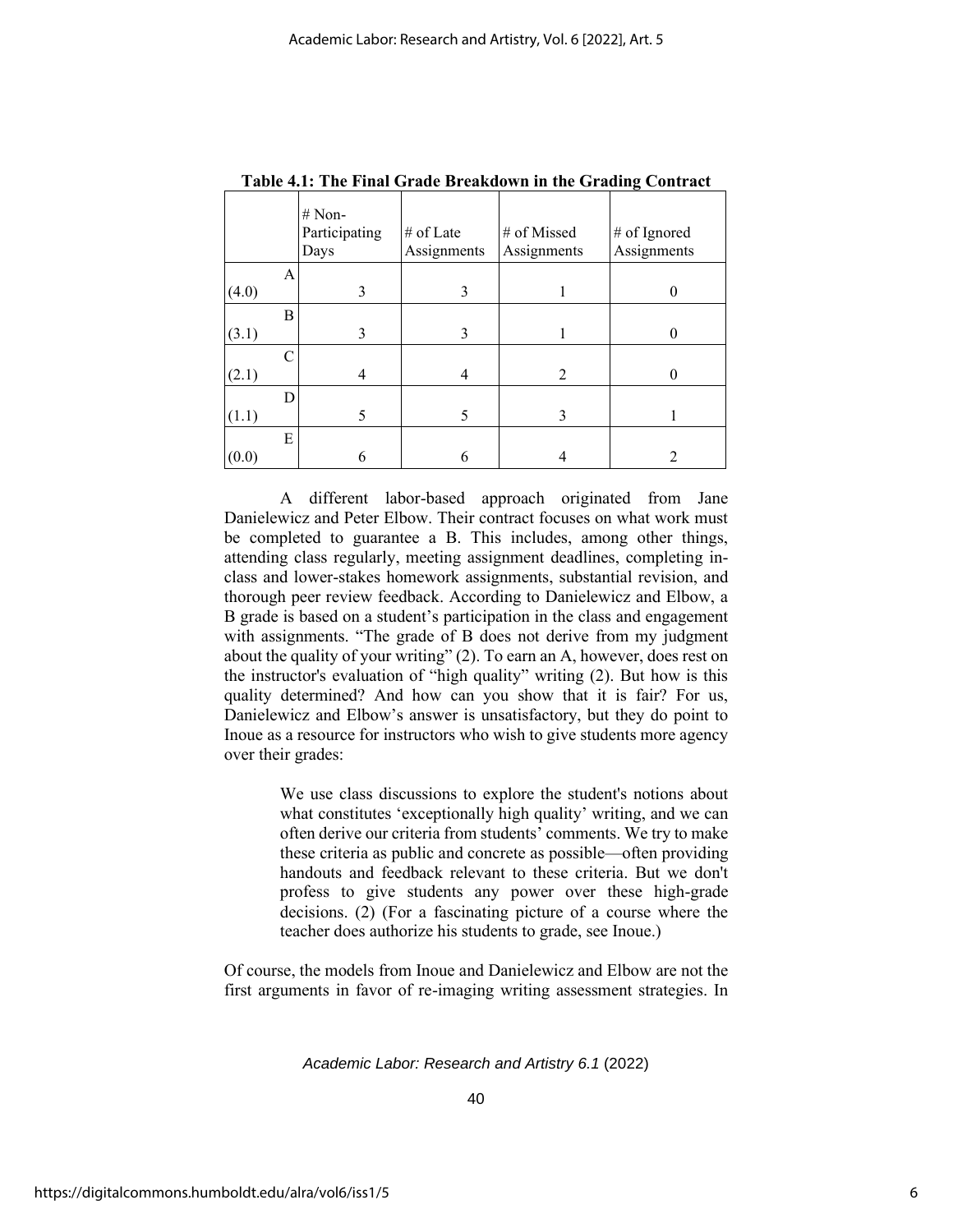*(Re)Articulating Writing Assessment for Teaching and Learning,* Brian Huot talks about assessment in terms of "instructive evaluation" (69). This term gets at a primary objective of Huot's writing classroom: he wants students to learn the vocabulary of judgment and to examine and problematize the process of writing evaluation. The difference between Huot's and Inoue's perspectives, however, is that Huot fails to explicitly discuss race in his vision of "instructive evaluation." Inoue points out that while Huot does call for more "context-sensitive" evaluation and proposes a "very intriguing model for teachers and students," he fails to directly "interrogate or understand racism in practices in the model" (*Antiracist Writing* 20).

The above evaluation methods lead to vital questions more teachers should be asking. For example, "Is my course ecology punishing other students for who they are? Is it punishing students who are other than the ones who embody the ideal habitus that your standards and grading practices use to grade so-called quality?" (Inoue 240). While these are indeed important questions, another perhaps more immediate question arises in a time of pandemic: How do I adequately "interrogate and understand racism" (or any -ism for that matter) from behind a computer screen? How can I gauge labor when faced with a flurry of muted mics and black boxes on Zoom? And how can I ensure the entire class has a voice in crafting the course contract from miles away? It seems that during a time of social distancing and even more social unrest, the calculus is not "so simple" after all. In what follows, we grapple with these questions and present new questions about emotional labor and assessment, while unpacking the challenges we faced incorporating labor-based grading practices during the pandemic.

# **Emotional Labor**

Ashforth and Humphrey assert, "…emotions are an integral and inseparable part of everyday organizational life. From moments of frustration or joy, grief or fear, to an enduring sense of dissatisfaction or commitment, the *experience* of work is saturated with feeling" (98). Emotions are imbued in everything that we do as professionals, and the labor of navigating, understanding, and managing these emotions is an important, if often under-examined, part of our work.

Hochschild defines emotional labor as the labor required "to induce or suppress feeling in order to sustain the outward countenance that produces the proper state of mind in others" or "the management of feeling to create a publicly observable facial and bodily display" (7). Simplistically, emotional labor is the act of suppressing, repressing, and/or altering one's emotions to be in accordance with social expectations about feelings and expressions of feelings or "feeling rules." Hochschild notes that feeling rules, "govern how people try or try not to feel in ways 'appropriate to the situation'" (552). Thus, if an individual assumes that a certain level or kind of emotion is appropriate for a given situation, that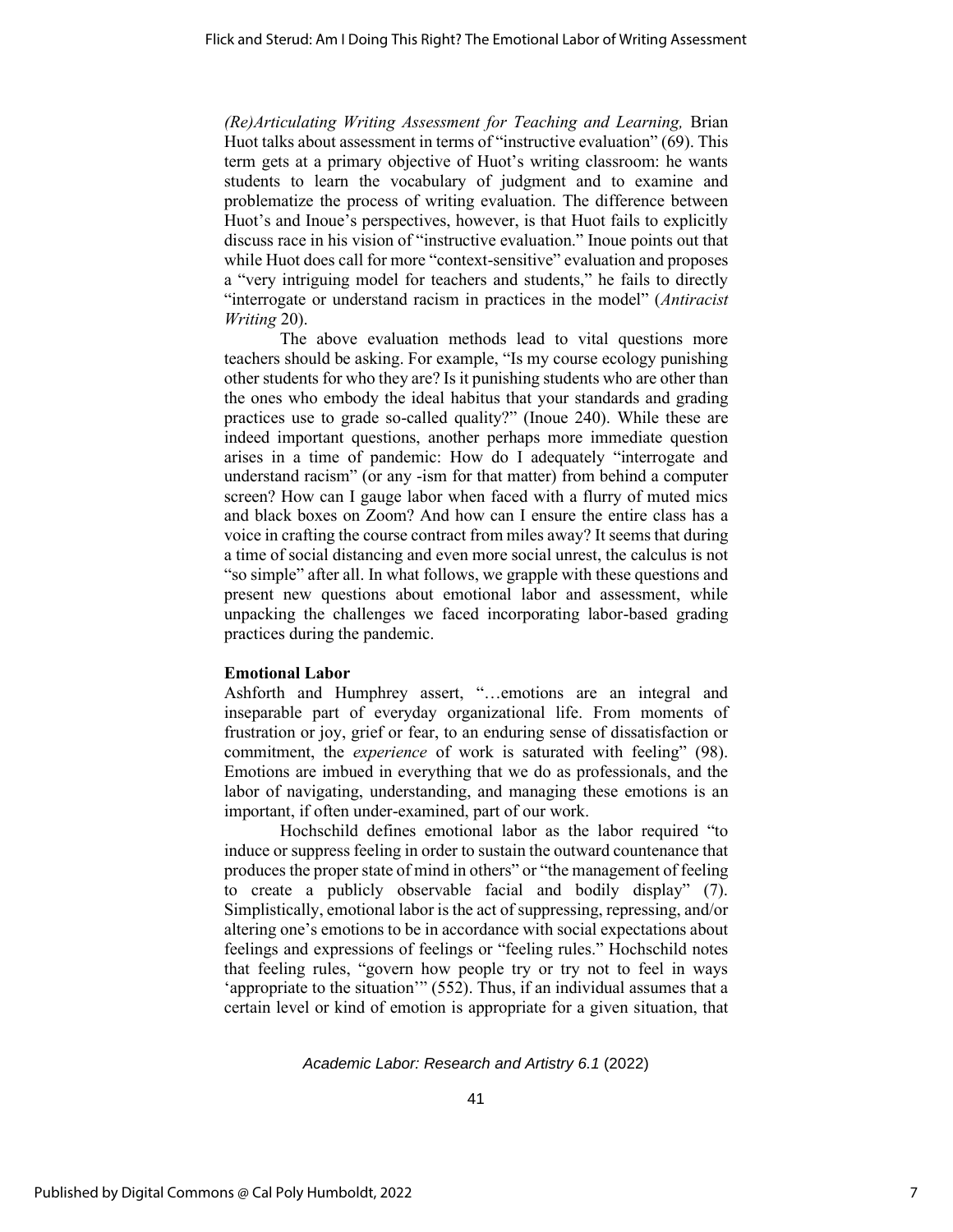assumption is essential to the expression or suppression of emotions. Moreover, the response to feelings rules often appears as expressing emotions the individual may not feel or checking their emotions to see if they are appropriate to a situation. Emotional labor occurs when the individual's emotional response does not match the emotion dictated by the feelings rules—the result of this dissonance being that the individual must either change his or her emotional response or change the situation.

The definition of emotional labor has evolved to include management of other individuals' emotions. England and Farkas state that emotional labor also pertains to "efforts made to understand others, to have empathy with their situation, to feel their feelings are part of one's own" (qtd. in Steinberg and Figart 11). Thus, emotional labor can be expanded to pertain to both the labor of regulating one's own emotions and the labor of understanding and engaging with others' emotions.

Grandy, Diefendorf, and Rupp build on the definition of emotional labor, synthesizing scholarship on emotional labor in the fields of sociology, organizational behavior, and psychology. They argue that emotional labor can more usefully be defined and examined as a combination of occupational requirements, emotional displays, and intrapsychic processes (17). Occupational requirements refer to managing feelings as a direct part of a job. This type of emotional labor requires the worker to suppress or manufacture emotions to induce feelings in those they are caring for. Emotional displays refer to "*displaying* the emotions specified by the organization" as part of "job performance" (Grandy, Diefendorf, and Rupp 10). This might include smiling or making eyecontact. Lastly, intrapsychic processes refer to "effortfully managing one's emotions when interacting with others at work" (Grandy, Diefendorf, and Rupp 8). In combining these approaches, Grandy, Diefenndorff, and Rupp maintain that emotional labor is the "the dynamic interplay of occupational expectations, expressed emotions, and emotion regulation strategies'' (17) Defined in this way, emotional labor speaks to the totality of how workers display and create emotions that are at odds with their authentic feelings and how the effort involved in this practice is felt and is internalized by workers.

# **Emotional Labor in Teaching**

As educators, emotional labor is inextricably intertwined with every aspect of our professional position and identity. Hargreaves writes,

> Teachers, learners and leaders all, at various times, worry, hope, enthuse, become bored, doubt, envy, brood, love, feel proud, get anxious, are despondent, become frustrated, and so on. Such emotions are not peripheral to people's lives; nor can they be compartmentalized … Emotion, cognition, and action, in fact, are integrally connected. (812)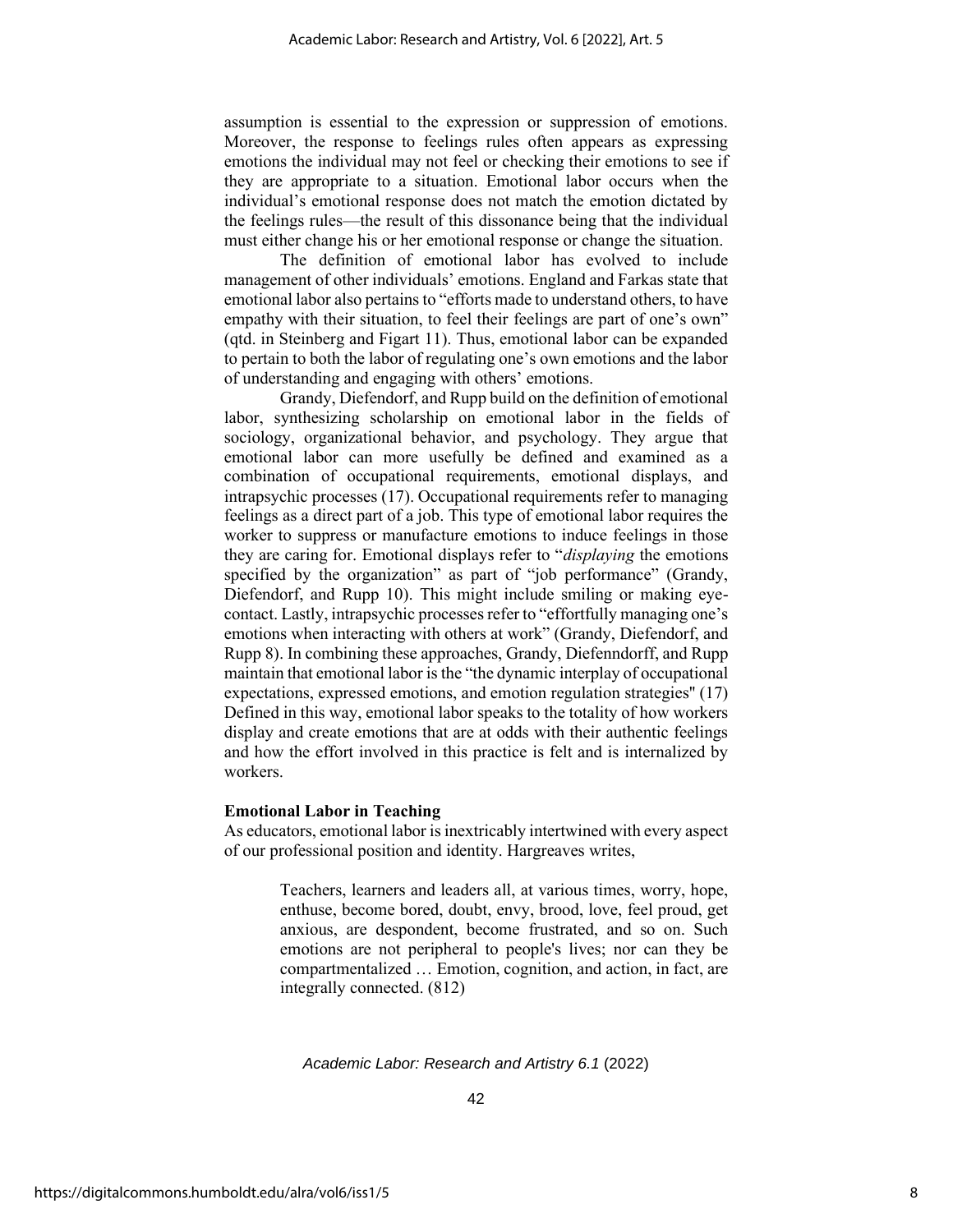Emotion is omnipresent in the work we do as teachers, not only in our relationships with or responses to students, but in the decisions, we make as teachers, the pedagogy we employ, the professional and political structures we encounter, the evaluations we receive from students and superiors, and public criticisms and projected ideologies about teaching we face. Jacobs and Micciche contends emotional labor in composition studies is apparent in the "daily work" of "building relationships with students and colleagues, reading and responding to student texts, constructing and implementing conceptions of rhetoric that shape curricular design and research practices, excavating rhetorical history in the service of contemporary contexts and purposes, and administering writing programs" (2). Emotion and the management of emotional responses and displays are core to our work as writing teachers. Some scholars have expanded upon this position, stating emotions are central to personal identity in teachers.

Zembylas writes, "Issues of emotions and teacher identity inform each other and construct interpretations of each other both on a conceptual and on a personal level" (214) and, subsequently, "emotions can become sites of resistance and self-transformation" (214). He urged a deeper examination of emotions as they pertain to a teacher's identity and sense of professionalism that allows for teachers to "identify how their emotions inform the ways that their emotions expand or limit possibilities in their teaching, and how these emotions enable them to think and act differently" (232). Zembylas claimed that in identifying and analyzing emotions, teachers could regain and enhance their sense of agency and personal power and could resist pervasive tropes seeking to shape teacher identity.

In feminist research, scholars have explored how analysis of emotion can be used to trouble pervasive, colonist ideologies that create barriers to social change and increased equity. Worsham defines emotion as "the tight braid of affect and judgment, socially and historically constructed and bodily lived, through which the symbolic takes hold of and binds the individual, in complex and contradictory ways, to the social order and its structure of meanings" (216). She further claims that emotions are shaped, informed, and instructed by what she terms "pedagogic violence" in which emotions are often silenced and associated with the "other" as a way of enforcing existing power structures.

Similarly, Jacobs and Micciche see the examination of emotion as a mechanism for challenging inequity in the field of writing studies. "Composition's familiar claims for creating equity in the discipline and in classrooms may be expanded through analyses of emotion at multiple levels, including analyses of the institutional structures that circumscribe our activities as teachers and administrators" (Jacobs and Micciche 6). They argue that emotion is not bound to private lives but is woven throughout our work.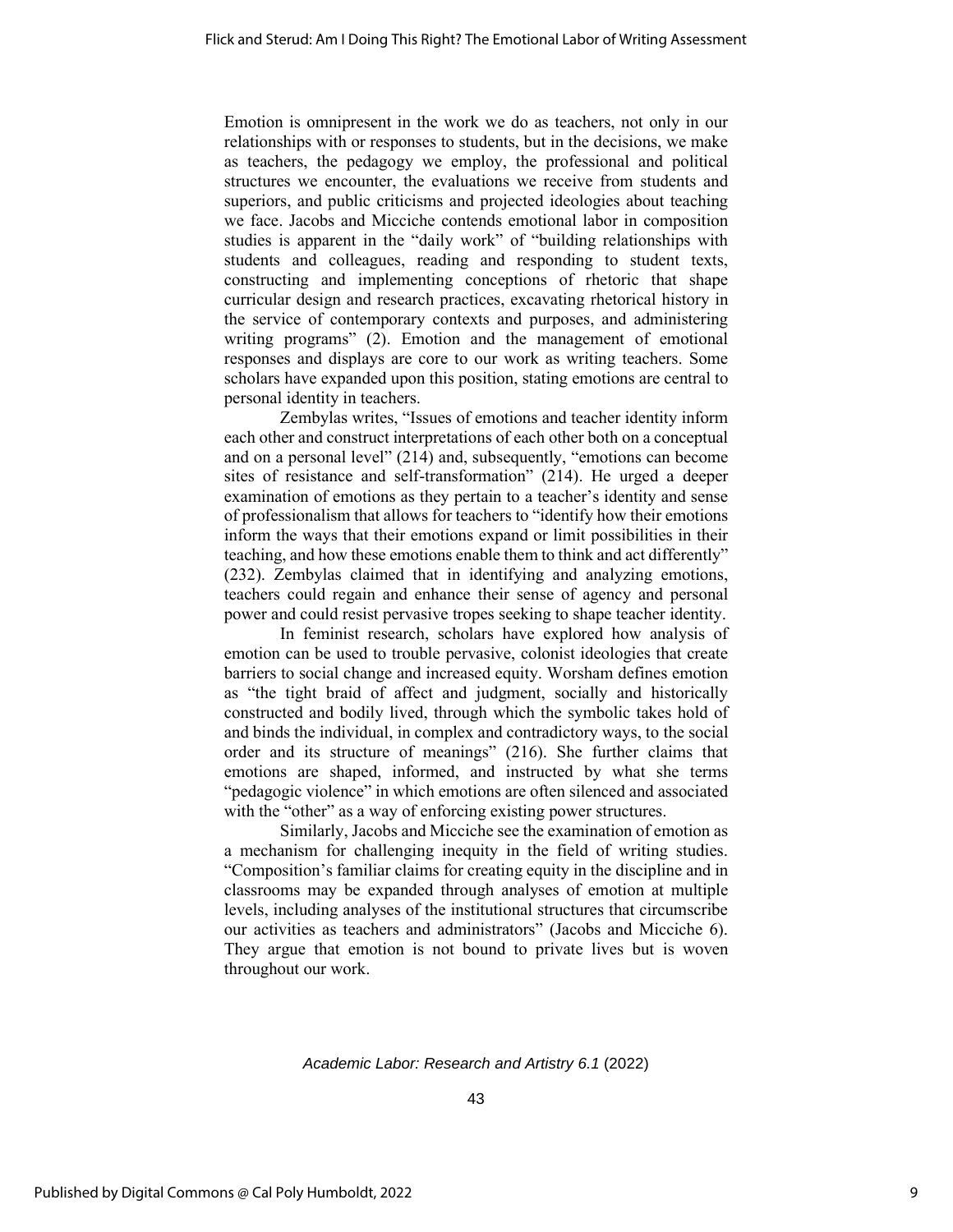For the purposes of this article, we are particularly interested in how emotional labor affects writing assessment. O'Neill, Schendel, Williamson, and Huot (2007) state:

> The time and energy—a large percentage of our professional resources—that go into reading and student writing is often invisible to colleagues across the disciplines, yet very visible to composition teachers and scholars who spend much of their professional lives involved in it. What's not so visible to compositionists, however, are the structures, assumptions, and values that inform the assessment work we do. (78)

Assessing student writing is an important part of the work we do, made more important because of the real-world implications of grades for the student, ourselves, and our programs more broadly. Though O'Neill, Schendel, Williamson, and Huot were not speaking to emotional labor per se, value systems, assumptions, and prescriptive structures which shape assessment practices discussed in their work can become critical spaces for the examination of emotional labor in relation to how we assess and why we assess. Moreover, as they point out, assessment has been used historically as a mechanism of "gatekeeping" (80). The role of determining who will be successful and who will not is fraught with feelings of guilt, sadness, fear, and even anger.

Steinberg more directly explicates the role of emotion on assessment, maintaining that assessment is never a neutral act, that it always involves the judgments, beliefs, and emotions of the teachers who perform the assessment. In her meta-analysis of teachers' emotions during the assessment process, she notes that with regards to assessment, "Teachers experienced fear-based emotions—nervousness, anxiety, defensiveness, and anger-based emotions—annoyance, irritation, and frustration in relation to anticipated and real student responses" (50). These feelings were borne out of perceptions of students' efforts (48), fears over students' reactions to grades (50), and teachers' pedagogical beliefs and goals (50).

Caswell similarly recognized that responding to student writing was an emotional practice and often triggered powerful emotions in the assessor. She states, "responding to student writing is one activity where teachers' emotions become relevant, but there are limited scholarly conversations directly discussing emotion as a component of teachers' response practices" (1). Caswell found that the act of teachers responding to student writing adheres to a pattern of values, triggers, emotions, then actions. Within what she calls a "dynamic, recursive emotional episode," Caswell evaluates how emotions occur in relation to the response act. While Caswell's research notes the ways in which assessment, and particularly responding to student writing, can trigger emotions in teachers and how those emotions participate in the response act, there is a lack of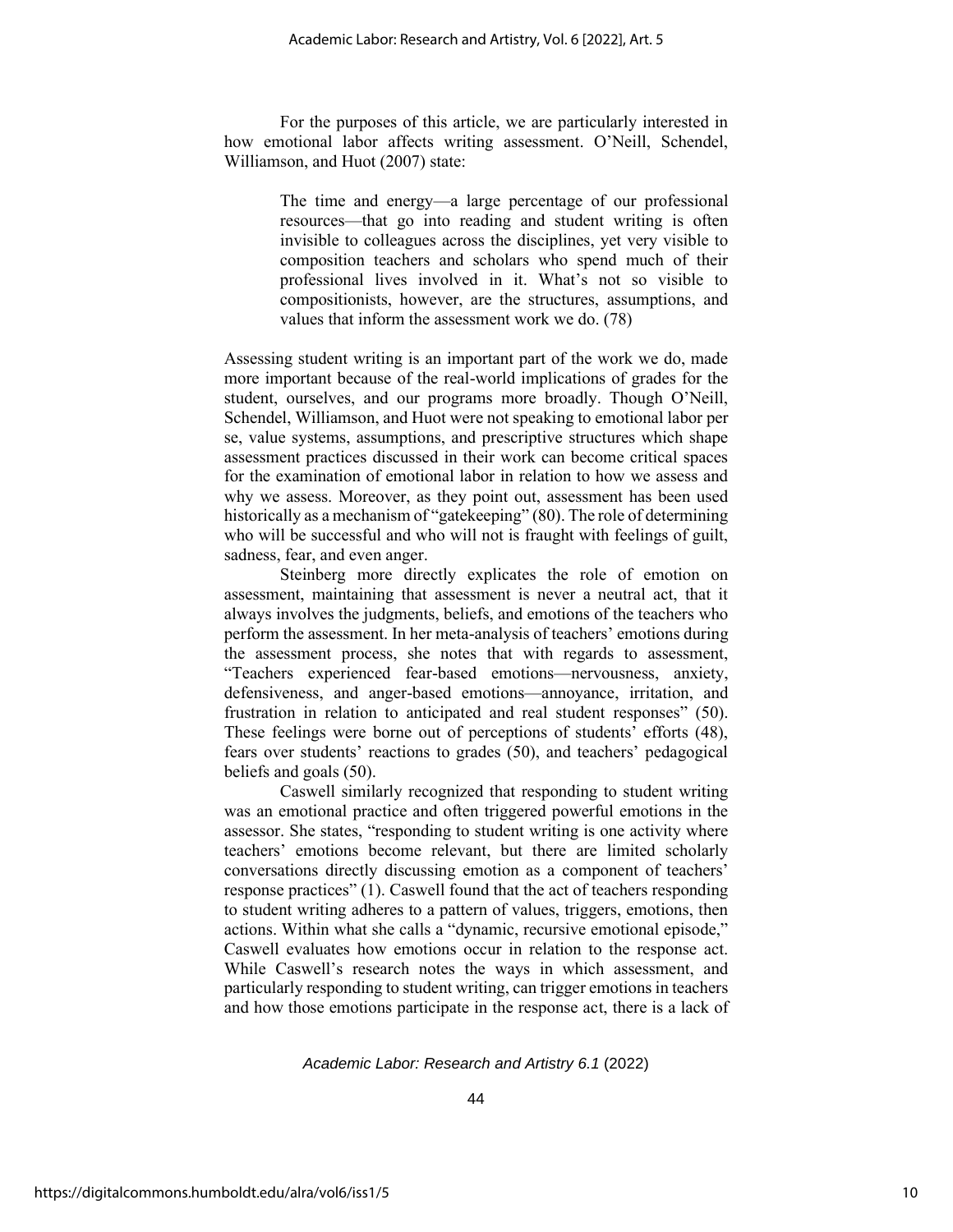discussion about how individuals manage those emotions and how they have been trained to manage those emotions.

# **Implementing Labor-Based Contracts**

Both of us independently began implementing labor-based grading practices at the beginning of the pandemic. When the CFP for this journal asked us to consider how our labor changed in the pandemic, we began talking to each other and discovered that we both turned to labor- based assessment. We discussed why we did it, how we did it, pitfalls we experienced, and the impact of COVID on assessment work. As we continued these discussions about what labor- based grading was like for us, the focus of our conversation shifted away from the minutiae of changing assessment practices to the feelings and points of felt difficulty we experienced about assessing labor. It was through sharing our own teaching stories that we were able to better understand our feelings and experiences. Pagnucci explains in his advocacy of narrative research that, "Stories reach us in a form that naturally matches our basic modes for understanding the world" (17). He further writes, "Stories from my life can illuminate the ideas I am talking about, can help readers connect back to the stories in their own lives" (28). Sharing our stories with each other helped us to articulate feelings and ideas that before we had been unable to name. Moreover, in sharing, we found validation and support. Because of the impact our personal stories had on each other, we chose to share them here as a way to connect with others and organically explore the challenges we faced in employing labor-based writing assessment.

# *Sommer's Story*

For several semesters leading up to the pandemic, I had made it a priority to employ more anti-racist pedagogy in my courses. Specifically, I was working on cycling in Asao-esque labor-contract assessment strategies. I had already implemented a contract-style syllabus in which I explained to students on the first day that a syllabus is indeed a contract: it is my promise to them of what I will do, what I hope they will do, and what we can do together. I even ask students to sign the syllabus just like any other legally binding contract, assuring them they could opt out of signing with the caveat that they had to present to the class their concerns for discussion and suggestions for syllabus revision. As mentioned above, one primary goal of contract grading is to give students more agency; making the syllabus a signable contract itself was the first symbolic act of inviting them to have a say in their learning.

When I was teaching during the shutdown, my administration told me to be "flexible" and "lenient" with attendance and late assignments. I took this suggestion—that we all need to be more understanding during this "challenging time" —as an opportunity to implement a new laborbased grading system. If I was expected to cut my students slack, perhaps my higher-ups would also give me a break as I introduced this new system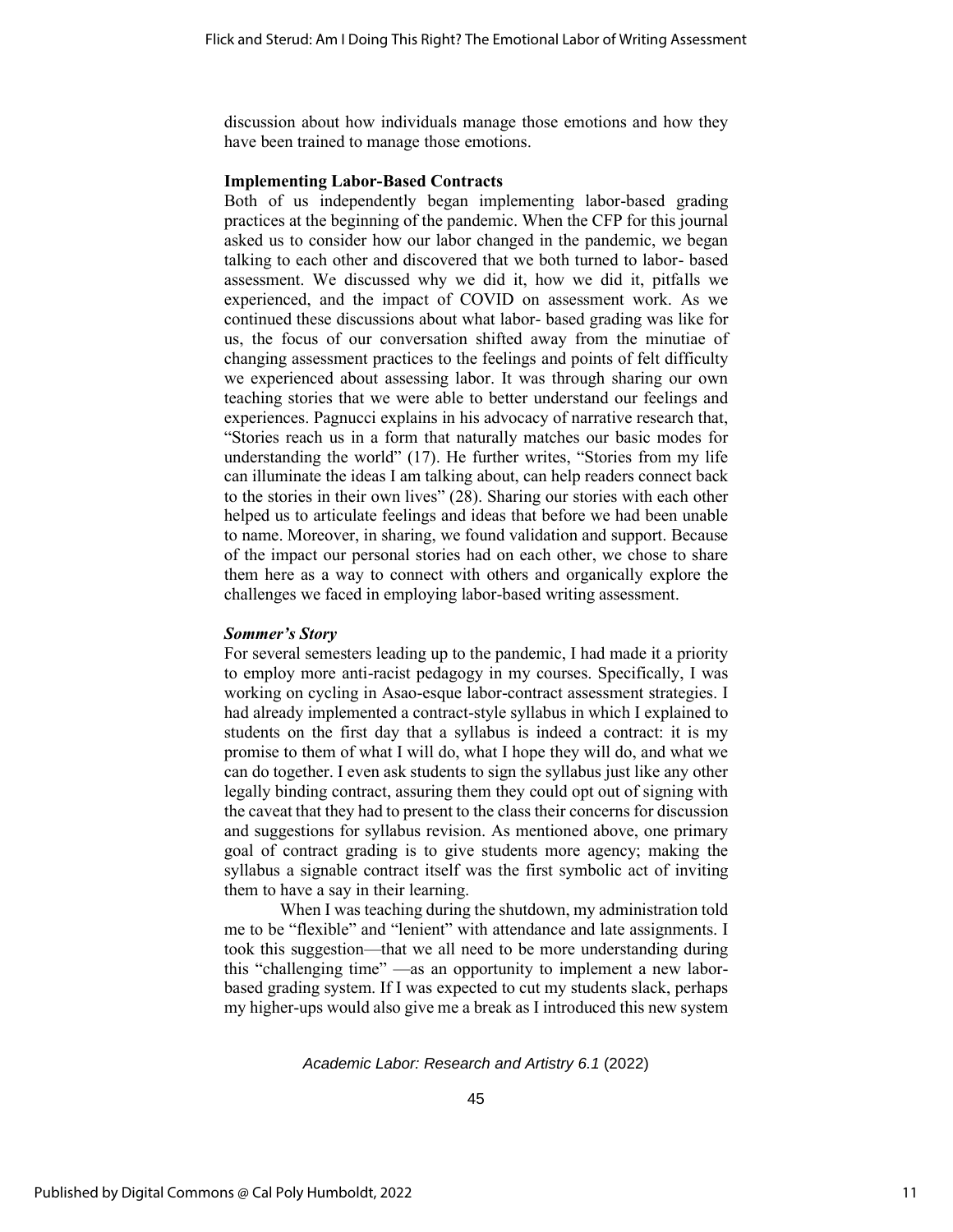because no doubt there would be hiccups. And there were. What I quickly learned is that being "flexible" and "lenient" with attendance and late assignments seriously challenged a labor-based grading contract; moreover, it seriously challenged my identity as a writing instructor who was raised on the fundamentals of outcome-based learning. This was especially so because my students were coming to me with increasing mental health issues, stemming from anxiety over racial tensions, grief over the deaths of people of color at the hands of police, and fear about loved ones who were or could be infected with COVID (among other things). What does labor look like when one takes into account these issues and is asked to remain "flexible?" What does "fairness" look like? And what emotional toll does it take on a teacher?

Moreover, I discovered that while I might be able to pat myself on the back for urging my students to challenge my labor and syllabus contract at any point, most would not because no matter how much I tried to dismantle the classroom hierarchy with open dialogue and collaborative peer-review guidelines, students still saw me as the boss because I am the giver of grades. Labor-based contract or not, I can directly affect students' GPAs, and, in turn, their opportunities and even their identities as students.

For me, there were three emotionally fraught areas throughout COVID teaching, all related to assessment: worry that my students did not have enough of a voice in the matter, preoccupation with being flexible enough, and, conversely, the fear that I was being too flexible and thereby not adequately preparing my students to write within academia and the world at large. But the last concern was always top of mind, further complicated by the term "contract grading." The very nature of a contract is meant to place limits on a thing, not broaden its boundaries with flexibility. I have always felt a responsibility to be mindful of my students' unique needs. However, there is an equally critical responsibility--one that I earned two higher education degrees to be able to handle. No matter how we slice it, there are objectives for every course; there are learning outcomes. When a groom pays for dance lessons before his wedding, he wants to come out of those lessons prepared for the big day. Why should it be any different, especially when the financial burden of attending college is so great? Likewise, I was charged with teaching students how to achieve these objectives and outcomes; more importantly, I had the task of teaching my students to communicate in a world with *inflexible* genres. Therefore, as our title puts forth, "Am I doing this right?" became a question I asked myself time and time again when faced with the question of fair and equitable grading.

One anecdote in particular exemplifies the emotional complexity of an instructor's attempt at any new pedagogical approach, but it also reflects our students' dynamic interior lives. Additionally, this story reveals how versatile and present instructors must be if they are to accommodate their students, especially when it comes to assessing their writing. This versatility is an example of England and Farkas' expansion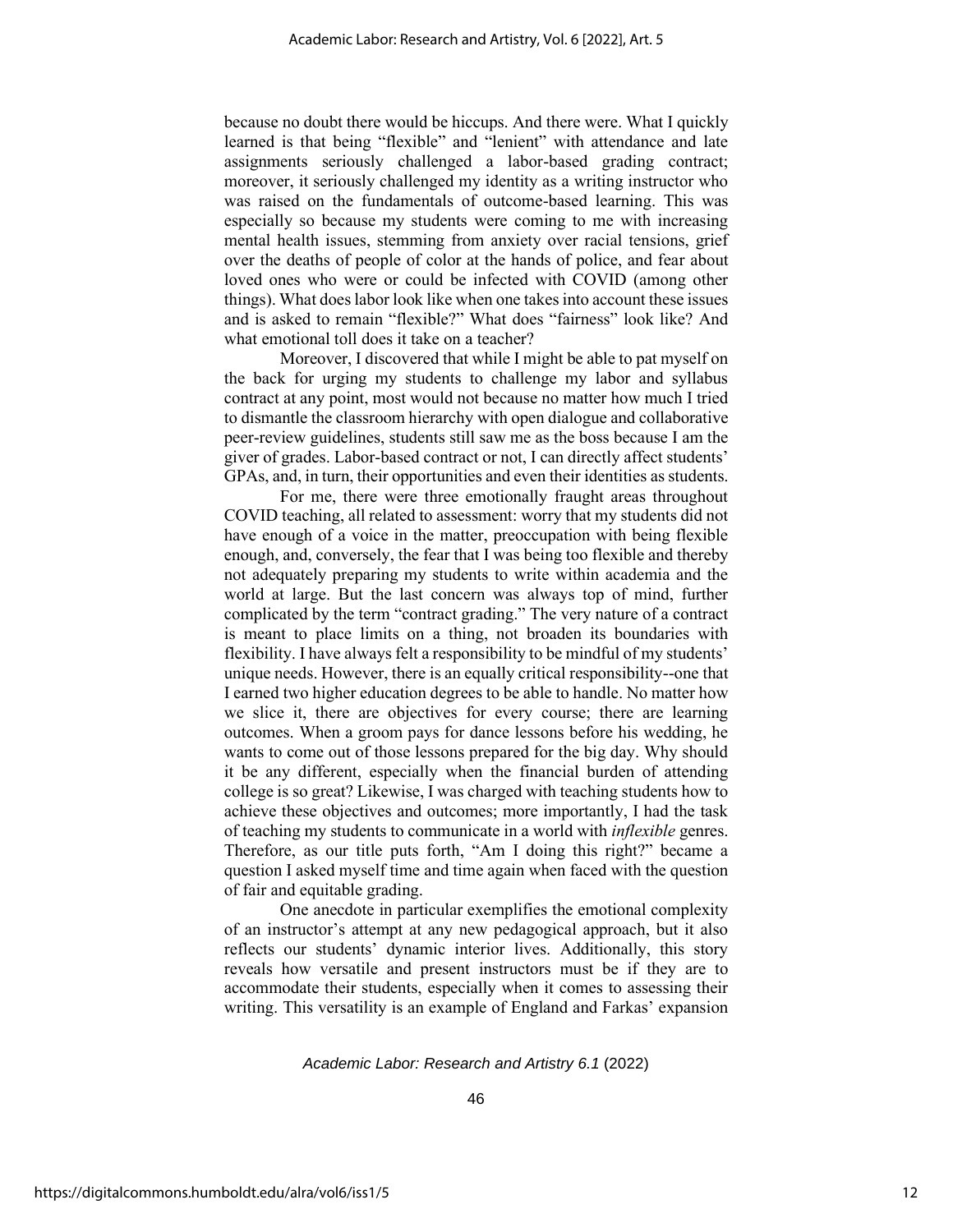of the definition of emotional labor to include the management of other's feelings. Indeed, it shows the recursive nature of emotional labor—how when an instructor labors to manage her students' emotions, she in turn has emotions about doing such work and vice versa.

It is sad but unfortunately not surprising that the following scenario involves sexual assault. This student not only had to start her freshman year isolated on a new campus, but she also had the added trauma of being sexually assaulted within the first week of classes starting. Compassion and flexibility are key attributes for a teacher dealing with any student during such a challenging time, but it was even more vital for me to model them with a student who experienced such a traumatic event like sexual assault. After missing the first week of classes, she asked to meet virtually, explaining what had happened to her and that she had contacted the proper authorities, as well as a counselor. I briefed her on the layout of the class and what we did the days she missed. She seemed to be holding up remarkably well and was sincerely enthusiastic to get to work despite what she had gone through.

Cut to a muddled email and even more jumbled text message the next day that implied this student was not holding up as well as she conveyed in our Zoom meeting. According to the email, she had taken "all the pills she had" because she was so devastated by what had happened. Luckily, she made it to the hospital in time and returned to class within a week. After assuring me she was seeing a professional to help her work through her trauma, she made a plan to catch up, and, once again, things seemed to be on the mend.

Of course, I was relieved the student was okay. But in the weeks that followed, I found myself struggling. If she missed a class, I would panic. If she was late to post on the discussion forum, I wanted to reach out. Essentially, I had turned into a helicopter teacher. Moreover, when she would miss meetings or fail to complete an assignment, I was frustrated, even a little annoyed. She would often appear in our class Zooms eating lunch with friends, driving her car, or at her job. I was conflicted. Knowing what she had been through, I thought I needed to be compassionate now more than ever. This is the flexibility that my department chair requested of me, right? But when her essays would lack cohesion, a thesis statement, or even a topic sentence, should I show compassion and flexibility then too? Should I evaluate her labor differently than the others? Isn't that what contract grading is all about, acknowledging all students communicate differently and the work is what matters? But how do I judge effort, especially when the amount of labor she is putting into the class may involve a lot of behind-the-scenes, emotionally complicated hoop-jumping just to muster the energy to get something on the page?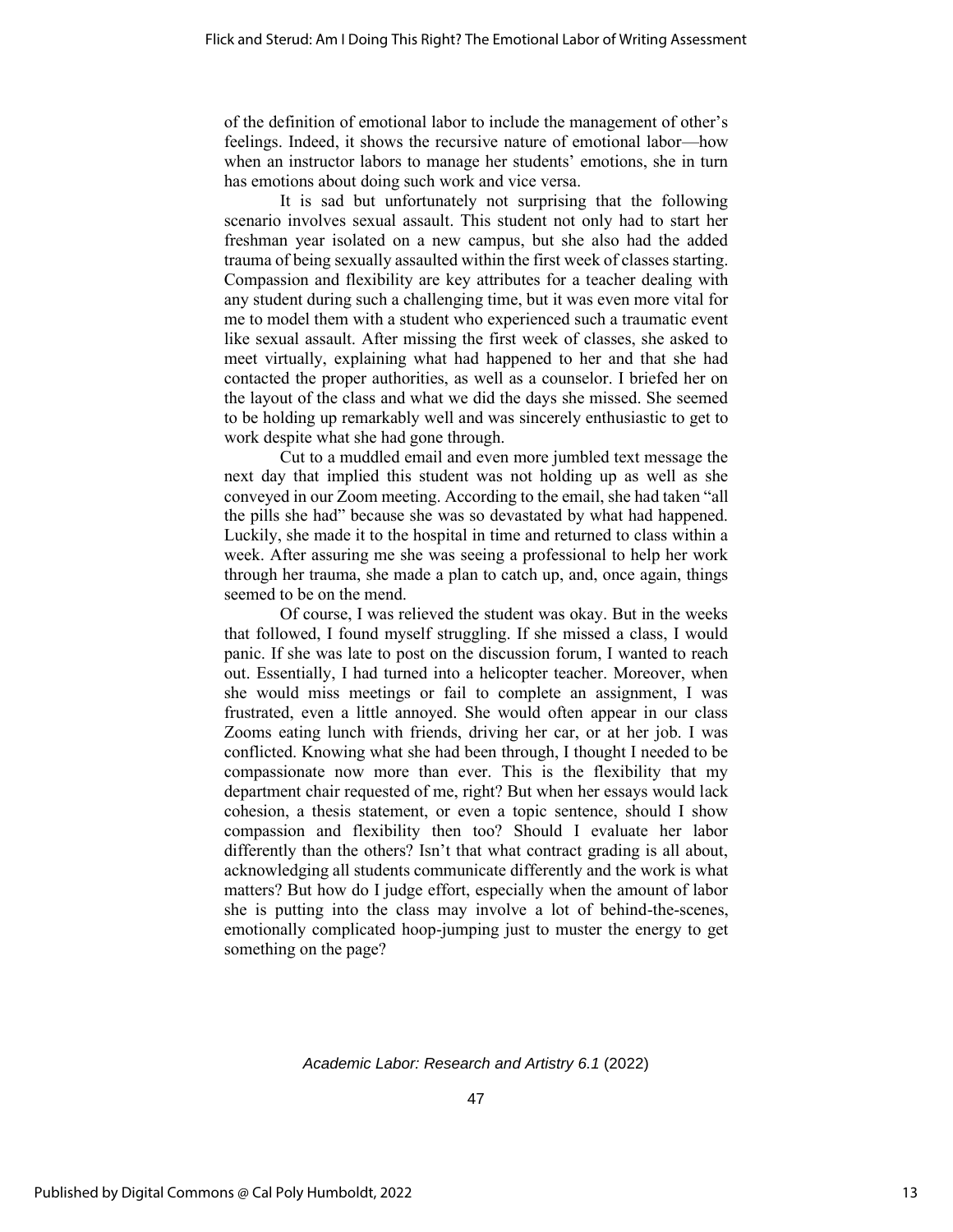#### *The Invisibility of Emotional Labor*

These questions highlight an underestimated aspect of the emotional labor that both students and instructors engage in and is often invisible. This feature of emotional labor makes it all the more difficult to assess. Early emotional labor scholars describe emotional labor as "performed through face-to-face or voice-to-voice contact" (Steinberg & Figart 10). Initially, Arlie Hochschild pointed to "observable" facial and bodily action (10). Later, scholars expanded this to include spoken word, tone of voice, and other effects. Research needs to broaden even more to include the invisible emotional work that accompanies trauma, mental health issues, and other factors that affect how both teachers and students perform. Furthermore, instructors must also acknowledge that invisible emotional labor is and has always been present, regardless of newly emergent circumstances like pandemics.

As for how this invisible labor affects assessment, scholars who study grading equity give a fairly simple answer to the complex questions this issue poses: consistent dialogue and transparency Researchers like Peter Elbow, Richard Haswell, and Jaclyn Royster suggest encouraging students to be honest about issues they are having that make completing an assignment difficult. These scholars also imply it is important to explain to students that there will likely be a work or school situation where they must write a memo, email, research paper, report, or whatever the genre may be. And those who read it will have expectations related to what that genre of communication looks like. Those expectations may be unfair, exclusive, or otherwise prejudiced. These expectations might also be complicated by the student's own life. The key here is that 1) students can recognize and then discuss the features of the genre of writing that seem unfair, exclusive, or otherwise prejudiced; and 2) they know the features of a particular genre and can execute this type of writing if they so choose. This is critical thinking, something writing teachers are charged with teaching because it is part of the writing process.

That said, dialogue and transparency become murky with a situation like my student who experienced sexual assault, and even murkier when involved in distance learning. For one, as my therapist would tell me, managing another person's emotions is a fruitless endeavor made even more cumbersome from behind a screen. Nevertheless, the reality is that instructors do feel compelled to manage their students' emotions or at least try to avoid inflaming the emotions students may feel as a result of trauma. This emotional work is further compounded when it comes to assessing our student's labor. This relates to what Grandy, Diefenndorff, and Rupp argue about the interior and exterior displays of emotion in workplace settings. As we mention above, they suggest that this type of emotional labor requires the instructor to repress their own emotions based on what their training has indicated or implied is appropriate in order to honor the emotions of students. And while yes, many instructors, including myself, feel compelled to tend to our students'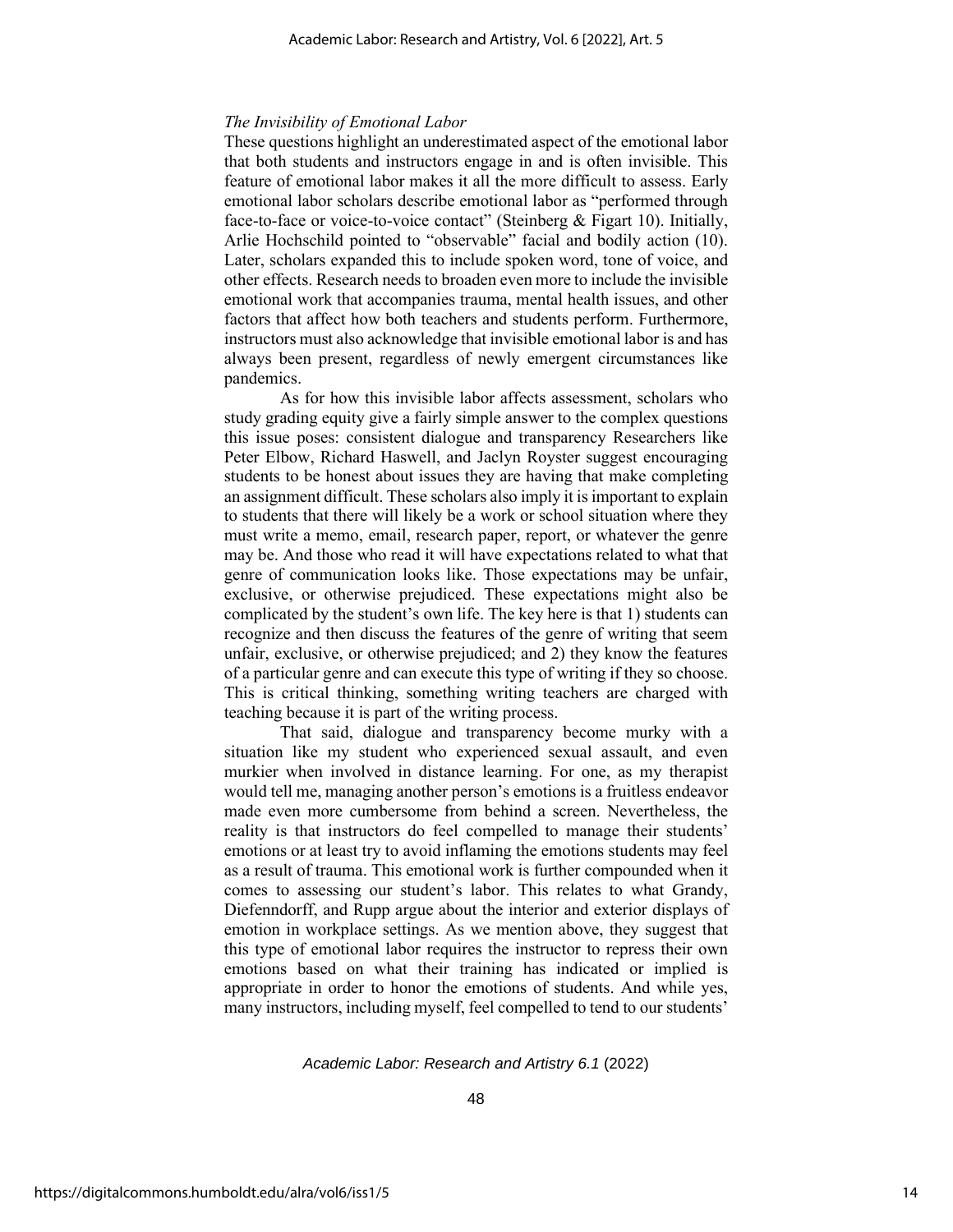emotions, we also feel competing responsibilities to our field and our institutions to help students complete course objectives, and so the interior and exterior emotions about assessment are often at war.

This responsibility is further highlighted when instructors must provide evidence to their institutions that students are meeting these expectations. For example, the school where I taught during COVID required us to submit our grades, as well as our students' final writing projects, to our department chair to comply with the Higher Learning Commission's (HLC) requirements. What does it look like when I give a student a B because of the checked-off labor requisites, but upon closer examination by my department or the HLC, they deem this work to be less than B-quality? I have often felt concerned that evaluating labor with flexibility and compassion leaves me vulnerable to the criticisms that not only do I not know how to accurately assess, but I am also not delivering on the promise to help students achieve course objectives. This conflict leaves me wondering whether it is more important that the student feel validated and understood or that they learn to write the sort of research paper their political science professor can validate and understand? I am not suggesting an instructor should not aim to do both, but we must acknowledge it is a tricky thing for a teacher to navigate.

Additionally, if writing instructors do favor understanding, inclusion, and emotional awareness in our teaching philosophies, then perhaps we need to reimagine not only assessment but also college teacher training to include emotional intelligence training. I made myself extra available for this student by giving her my cell phone number and checking in with her regularly when I hadn't heard from her. We would start our conferences with a scan of how she was feeling about everything, not only schoolwork, giving her space to express herself if she needed. Nevertheless, I was uncomfortable handling this students' emotional and mental health issues—not because I am uncomfortable with emotions or mental health, but I am not a licensed therapist. How can I be sure if I am not doing more harm than good? What if slack is not what some of these students need? Or perhaps they need more? These questions make assessment emotionally fraught, even when it is purely based on labor. Who is to say what enough effort looks like? How can I really decide when some of my students produce truly amazing work in a day, while others need a week or more because of whatever their circumstances are?

In addition to potentially reimagining assessment and teacher training to include emotional labor, writing and assessment scholars across all curricula would do well to reimagine the role of emotion in both our work and the work of our students. Anuj Gupta argues for this very thing in his article "Emotions in Academic Writing/Care-Work in Academia: Notes Towards a Repositioning of Academic Labor in India (& Beyond)." A situation similar to mine happened to him with a student in India who wrote about her sexual assault. The discomfort he felt assessing this student's work led him to interrogate the value we place (or fail to place)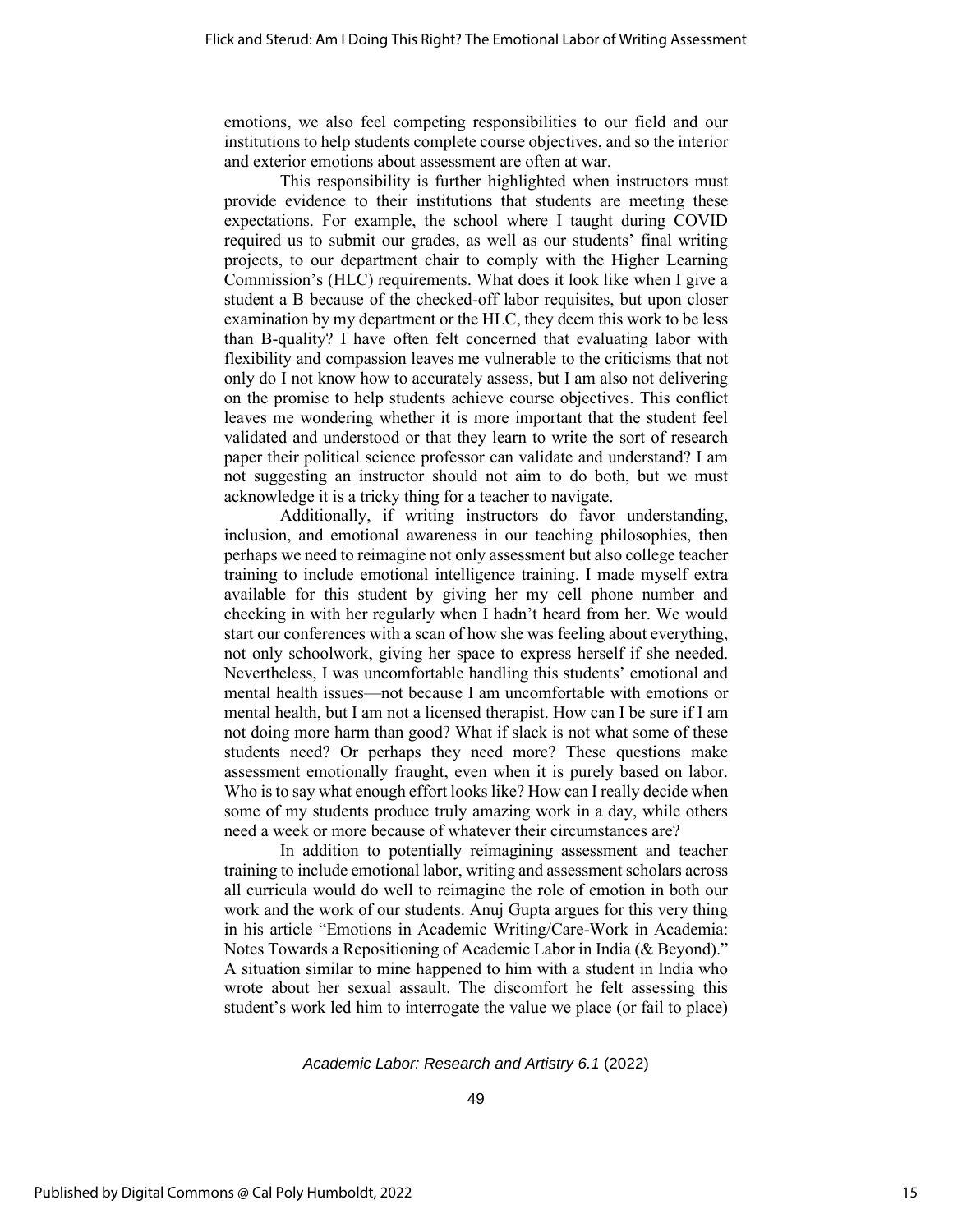on emotion. He wisely points out that, especially for sexual assault victims, personal traumas are not validated the same way public traumas such as war or mass shootings are (Gupta 118). This may cause feelings of alienation and shame, emotions that add another layer of invisible labor which is/often impossible to assess. His suggestion is to acknowledge with the student the often "unpreparedness" we feel as instructors and the concern to not "make things worse" (8). Instead of trying to hide our ineptness at handling others' emotions or trauma, admit it so that we might normalize it. Such honesty leads to trust, which is vital in learning situations. We cannot learn if we do not feel safe to fail.

Asao Inoue poses one fundamental question in his labor-contract scholarship that was ever present in my mind when assessing my student who was a sexual assault victim: "Is my course ecology punishing other students for who they are?" And whether I assessed the student's writing quality or labor, one could argue I would be punishing her. She wasn't writing what I had been trained to assess as high-quality work, and she wasn't displaying A or even B-level effort in participation. Nevertheless, I am certain she was doing significant emotional labor that was indeed invisible to me. In the end, I admittedly had to be intuitive about my assessment practices, balancing what I knew of her circumstances with her actual work. In essence, I was looking at the ecology of the student.

Looking at the whole student, however, meant that I did assess her differently than I assessed my other students, something that was incredibly uncomfortable for me to admit. On the one hand, I felt strongly that I was doing what my teaching philosophy dictates—considering the whole student and approaching each student uniquely. But on the other hand, while assessing her labor, or lack thereof, could yield a failing grade, perhaps that's what this student needed—to slow down and heal, then try the class again when she was mentally and emotionally up to it. Inevitably, this gets into financial aid issues as she was on scholarship. Thus, she could feel penalized for her trauma. As Gupta remarked, he did not want to make things worse for a student who experienced such victimization. Just as assessment scholars have argued for instructors not to punish students when they use their own language in their writing, I did not want to punish my student for being affected by her own life. Ultimately, balancing what I knew the student had experienced, her potential, and what she actually did felt like my best option.

#### *Amy's Story*

On March 11, 2020, while my university was on spring break, university faculty, staff, and students received notification that because of the pandemic and state regulations, in-person classes were not going to resume, and the remaining month of class was to be delivered in a fully online environment. Students and faculty were given an extra week of break. During this time, students were asked to move from the dorms if they could, and faculty were to adjust their courses to an asynchronous,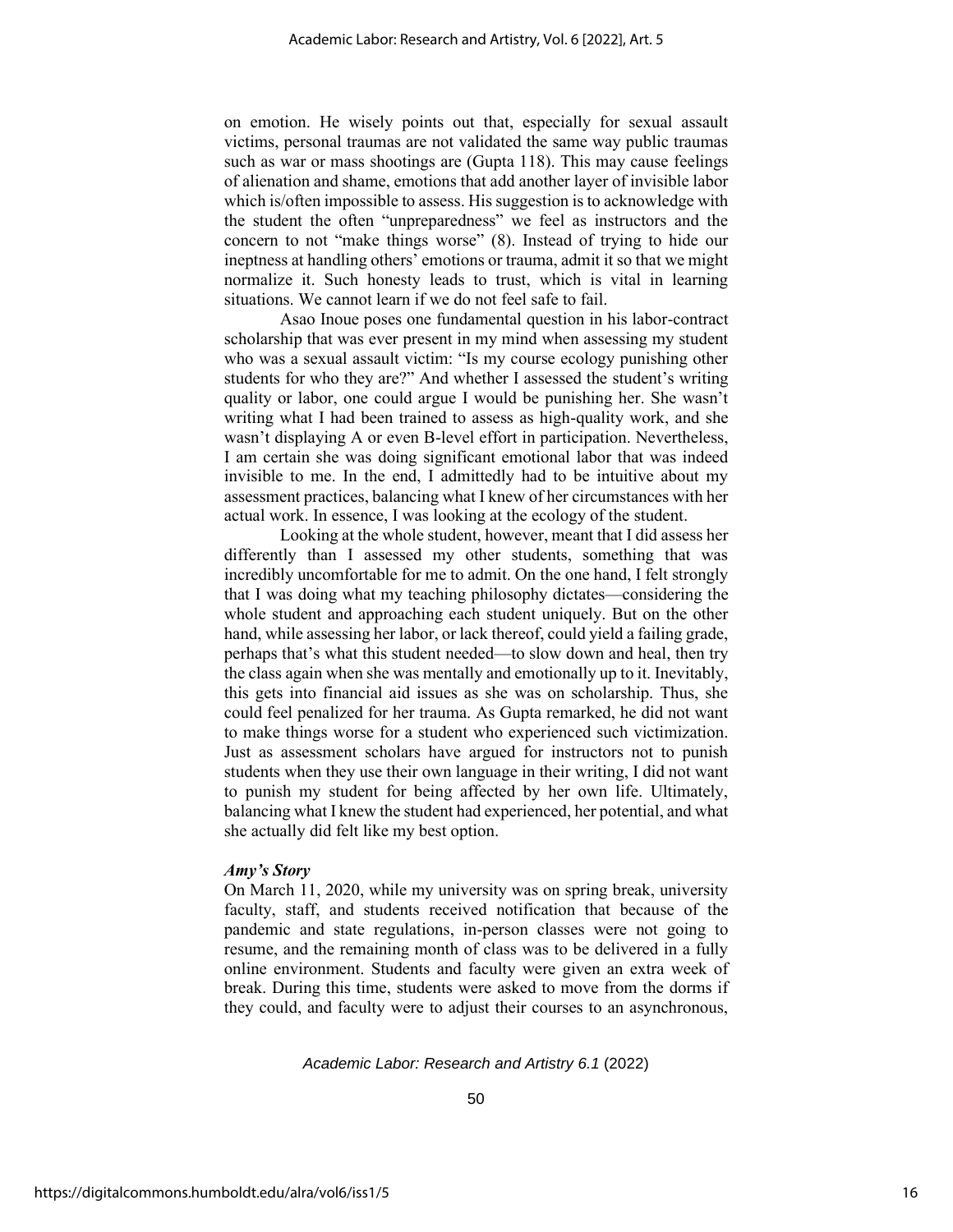online learning space. At the time, I remember being both relieved and worried. Moving to an online course format was the best way to ensure the safety of everyone involved and allow the students to complete the courses they had already begun. Nevertheless, the shift in course delivery was abrupt and jarring, particularly for my students who had never taken an online class. I was very concerned about my students' ability to successfully adapt and my own ability to change the course in a way that accounted for the myriad of ways their lives were being impacted by the pandemic, but still met the goals of the course.

In the end, I tried my best to continue with the course as planned. I felt that because we had such a short time left in the term, changing major assignments, types of course work, goals, and habits was going to be more difficult for everyone. Instead, I made modifications to major assignment deadlines, eliminated a number of smaller assignments, and created new guidelines for things like peer review and discussion that would need to take place in digital spaces and asynchronously. I emailed my students before we resumed classes, sharing with them my plan and asking for feedback, specifically about the manageability of the work. With no objections, we moved forward, trying to create a new sense of normal.

However, things were not normal; we were living and working in unprecedented cultural contexts. Students communicated with me regularly about what they were going through, sharing their struggles, not even necessarily with the course per se, but with their mental and physical health, sense of safety, financial stability, family, and even residence. The pandemic had created very real difficulties for students. Awareness of these personal difficulties created new considerations and challenges for me as a teacher, particularly with regard to the assessment of student work. Assessment has always been difficult for me, more so in the last few years as more scholarly attention has been paid to the ways in which assessment upholds bigoted cultural and institutional practices. With this in mind, and with consideration for the challenges created for my students by the pandemic, I adopted a labor-based approach to assessment, one that accounted for the completion of work and engagement with the course, efforts that were unquestionably made more onerous because of COVID for the following semester.

# *Implementation of Labor-Based Grading*

Implementing Inoue's recommendations for labor-based grading, my assessment of student work emphasized production, rather than the quality of what was produced. Students completed drafts, revisions, peer workshops, and commentary on readings. They received substantive feedback from me on their work, but their actual grade was based on their completion of the task and their adherence to the assignment (e.g., they included source material if that was an expectation of the assignment). Initially, this approach went very well. Labor-based grading facilitated greater equity and transparency in the assessment process. Students knew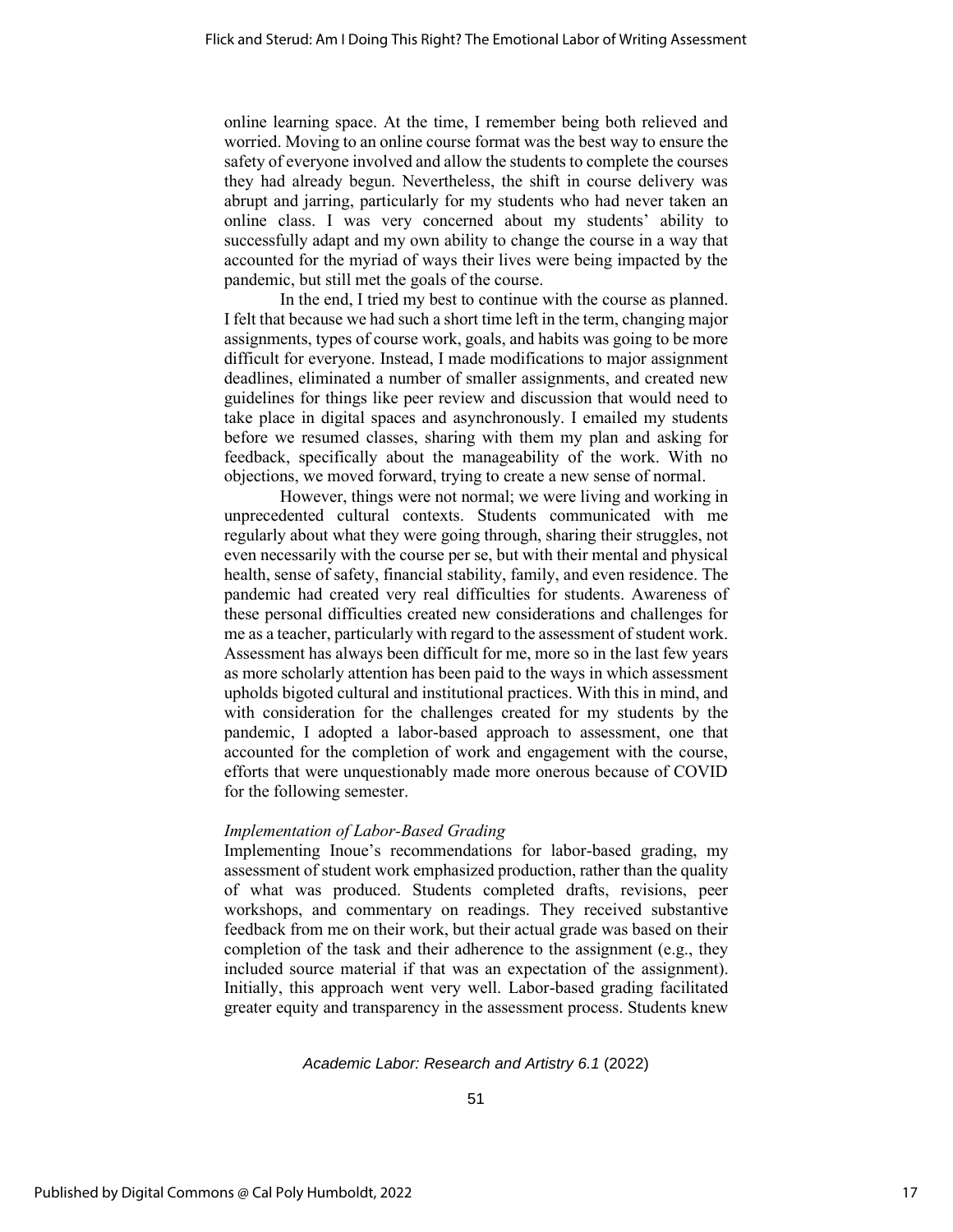very clearly what they needed to do to be successful in the course, and everyone had the same ability to succeed. As Inoue explained, in a laborbased grade contract, "all final course grades are more accessible to every student in the room, regardless of the languages they practice, their linguistic backgrounds, or most other social dimensions" (p. 140). Having definitive expectations for work that were not only explicated but accounted for in their grades seemed to motivate them to attend, participate, and fully commit to the course.

This transparency and accessibility undoubtedly benefited students, and I found that I benefited as well from not having the pressure of determining a grade. I was able to work with students without applying prescriptivist ideas about writing quality. For me, labor-based assessment alleviated some of the tension and pressure that I have always felt when grading. Providing feedback without a grade penalty created more of a dialogue about their writing and an opportunity for students to articulate their goals and expectations for their work. I was excited to see that a number of my students envisioned their work in spaces beyond my classroom. One student worked with me extensively over the course of two semesters on a paper advocating for the release of people imprisoned for cannabis-related offenses. The paper was initially submitted as an oped for a public writing course, and she wanted to have it published in a local newspaper. Seeing her investment in her words, ideas, and the way she envisioned the piece having public and political power was exciting for me. I don't know if that would have happened had I been more focused on product and attaining the outcomes set by me and the university.

Despite these successes, changing my methods of assessment was unexpectedly hard. As a scholar, teacher, and researcher, I recognize the ways in which hegemonic structures— racist, classist, sexist, and ableist structures—are embedded in our institutions and our pedagogies. Social justice is an important part of my pedagogy. But when I really tried to actually resist these dynamics in my assessment, I was afraid. I was afraid of what letting go of outcomes-based assessment meant, what letting go of conceptions of "successful" meant for my class and for me as a teacher. I was almost chronically worried about how my grading practices would be understood and evaluated by my students, writing program directors who might look at my students' work, those in administration looking at grade distributions, and accrediting bodies. To be clear, my institution was incredibly supportive of faculty during the pandemic, and they were also encouraging of labor-based grading contracts. The fear of judgment was an internalized fear, rooted in my experiences in academe, both as a student and teacher. Performance-based assessment is so pervasive in education that I felt like I should be able to speak, not only to student labor, but also to the quality of their work as a professor in this discipline.

Like Sommer, my doubts and fears were heightened in moments where there was a potential for surveillance. When I submitted final grades, I remember questioning myself and thinking that there was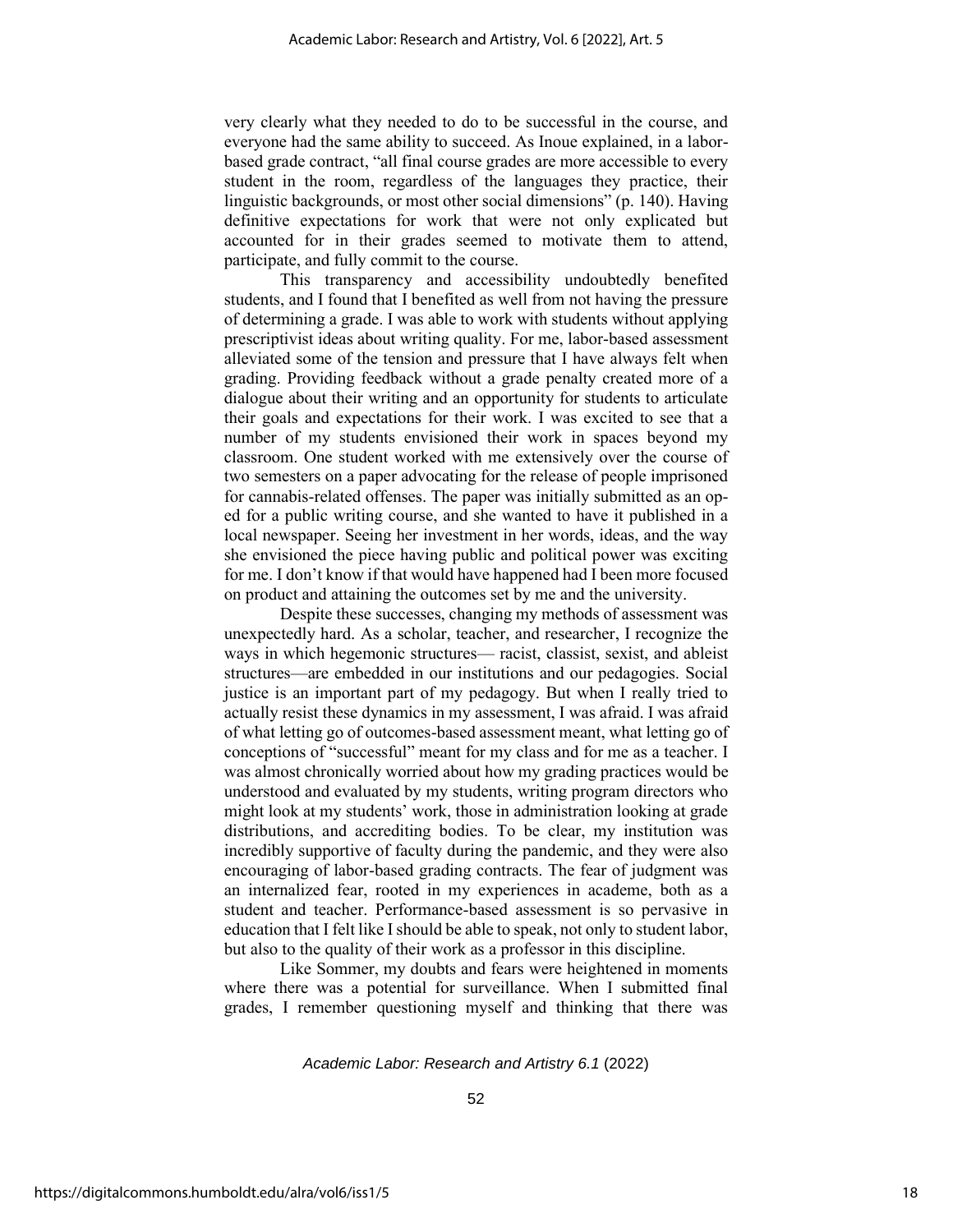something wrong because I had so many students receiving A's. I worried that if my chair or dean saw these grades, they might think my course lacked rigor or, worse, that I wasn't seriously engaged with my students' work. Similarly, at the end of the academic year, I was required to submit a teaching dossier that included syllabi from the courses taught that year, samples of assignments, rubrics, and student work. In this space, again, I could not help but wonder whether my approach to assessment made me vulnerable to criticism.

My experience with labor-based grading also made me confront how much I have ascribed to potentially harmful assessment practices as a part of my professional identity. Even though I want to challenge practices that disadvantage students and rob them of their authentic voices, lives, and ideas, I also struggled to let go of the familiar. Lehn confronted this dissonance in her discussion of pedagogical failure, writing, "While I may purport to be committed to justice, I recognize that I am a participant in a system I want to resist. By virtue of that participation, the reenactment of ideologies that harm our students and that harm ourselves may be hard to avoid" (150). I have internalized hegemonic values about what "good writing" is; these values have influenced my own writing practices and pedagogies. Attempts to confront and dismantle these left me feeling vulnerable and uncertain.

Micciche writes, "Rather than characterize emotion exclusively as a reaction to a situation or a tool used to create a reaction in an audience, we need to shift our thinking to examine how emotion is part of the 'stickiness' that generates attachments to others, to world views, and to a whole array of sources and objects" (1). I was far more emotionally attached to outcomes-based assessment than I ever imagined because I equated my ability to assess performance to some degree with how I viewed my capabilities as a teacher. Even after we returned to in person teaching and I planned for a new term, I am still grappling with what this means for me and how to use my frustration, fear, and anxiety productively. A big part of that process for me is becoming more comfortable with questions rather than answers. Occupying spaces of not knowing invites dialogue and open, recursive engagement, which is useful in trying to attain fairness and equity in assessment. Questioning myself and working in new and different ways was emotionally labor intensive. I was intensely uncomfortable. But maybe being uncomfortable is how we know we are doing something right, how we know we are growing.

# *Students' Emotional Labor*

Early on in my utilization of labor-based grading, I began to encounter difficulties assessing labor, at least how it has been assessed in model grading contracts. For example, Inoue (2019) identifies the following metrics for assessing labor: adherence to deadlines, guidelines for participation, earnest engagement in revision, and self-reported time spent on tasks (labor logs). Within the first week of digital learning, I began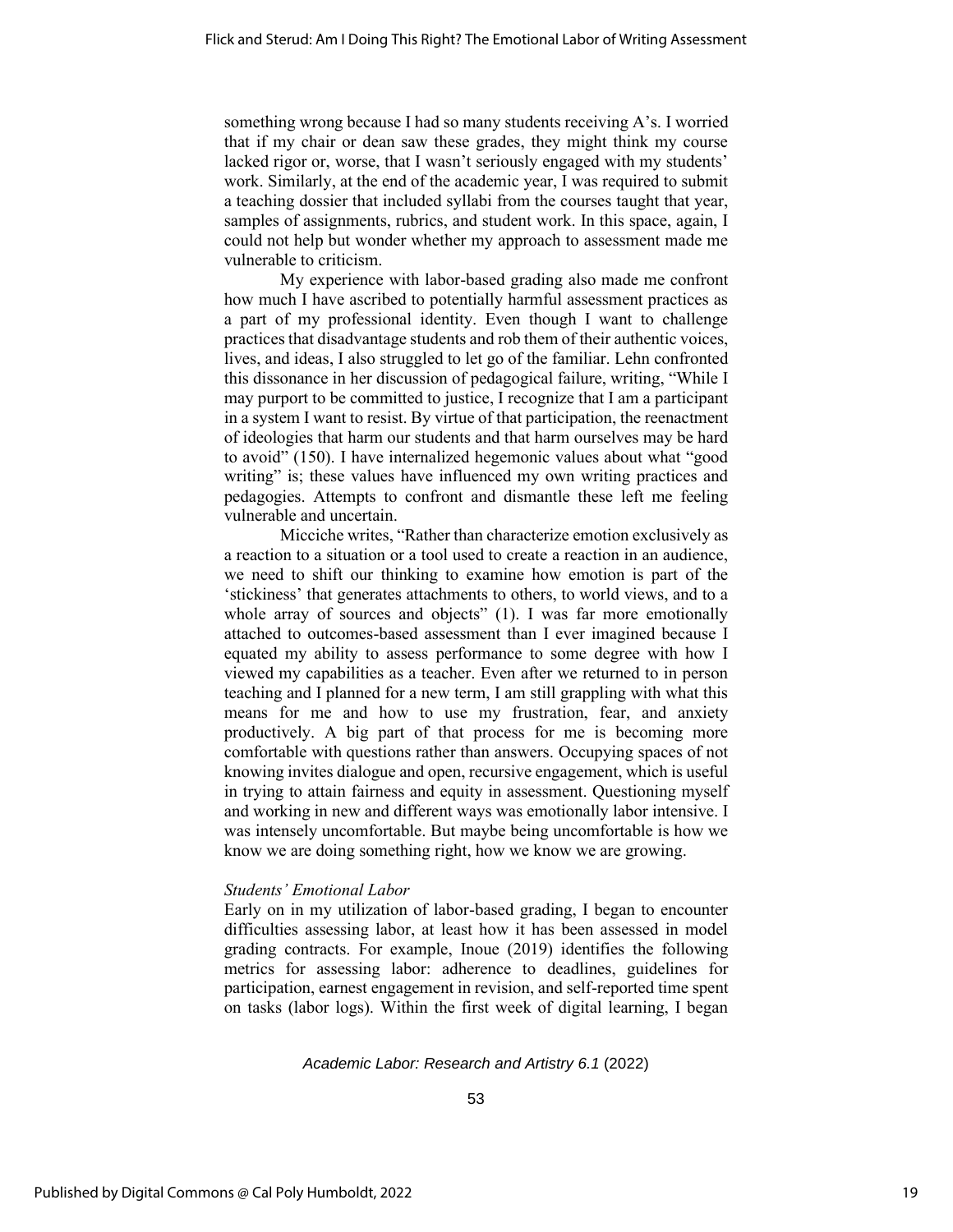getting reports of students who had been diagnosed with COVID. If students were asymptomatic, this did not affect their work. Conversely, I had instances where students reported being very ill. They might log on to our class's Zoom session to avoid missing material, but they were not able to participate in discussion or activities. Even though they were not active in these class sessions, I did not take away points because I recognized the effort being put forth just to attend.

I then started to get reports about students' mental health issues. The isolation they were experiencing coupled with the fear they felt about their safety and that of their loved ones lurked persistently in the backgrounds of their lives. I received so many emails and saw so many students during office hours. Some students just wanted to talk to someone; others were seeking help with their work or extensions on deadlines. As a teacher and not a mental health professional, I was limited in what I could do. I was empathetic. As someone who is treated for anxiety, I understand how oppressive a burden it can be, how even aimless fear can be crippling. I passed on information on student resources. And I made so many exceptions for students. I gave more time without question. I excused absences. I worried about my students and their well-being first and my obligations to assessment after. From a labor-grading standpoint, I wondered if I was being too lenient. After all, if I exempt students from almost all of the grading criteria, what's left?

One of my students, Drew<sup>1</sup>, had been in one of my courses when the pandemic began; he then took another course with me in a subsequent term. During this time, Drew was very open with me about his diagnoses of PTSD and depression. Though he was a strong and committed student, he began to have difficulties meeting deadlines, completing assignments, and focusing on school. He emailed me about the shame he felt in not meeting expectations and his feelings of "being underwater" and" overwhelmed." Drew missed almost every deadline for the second half of the class. But he got everything in, and his work showed clear effort. His writing reflected the feedback he received from me and his peers. He always attended class, even if at times his camera was off, and he did not speak. If I had assessed Drew's labor in accordance with the grading criteria above, he would not have done well in the course. These metrics, devised to assess labor, failed to recognize or account for the emotional labor Drew was experiencing. This anecdote illustrates the limitedness of a definition of labor that centers on time spent on tasks and the completion of tasks; while these metrics can seem equally achievable to everyone, regardless of background, the inattention paid to physical, emotional, and intellectual effort as part of labor creates inequities. Drew exerted a great deal of effort to complete the course. His labor was real. His emotional

<sup>1</sup>Students' names have been replaced with pseudonyms.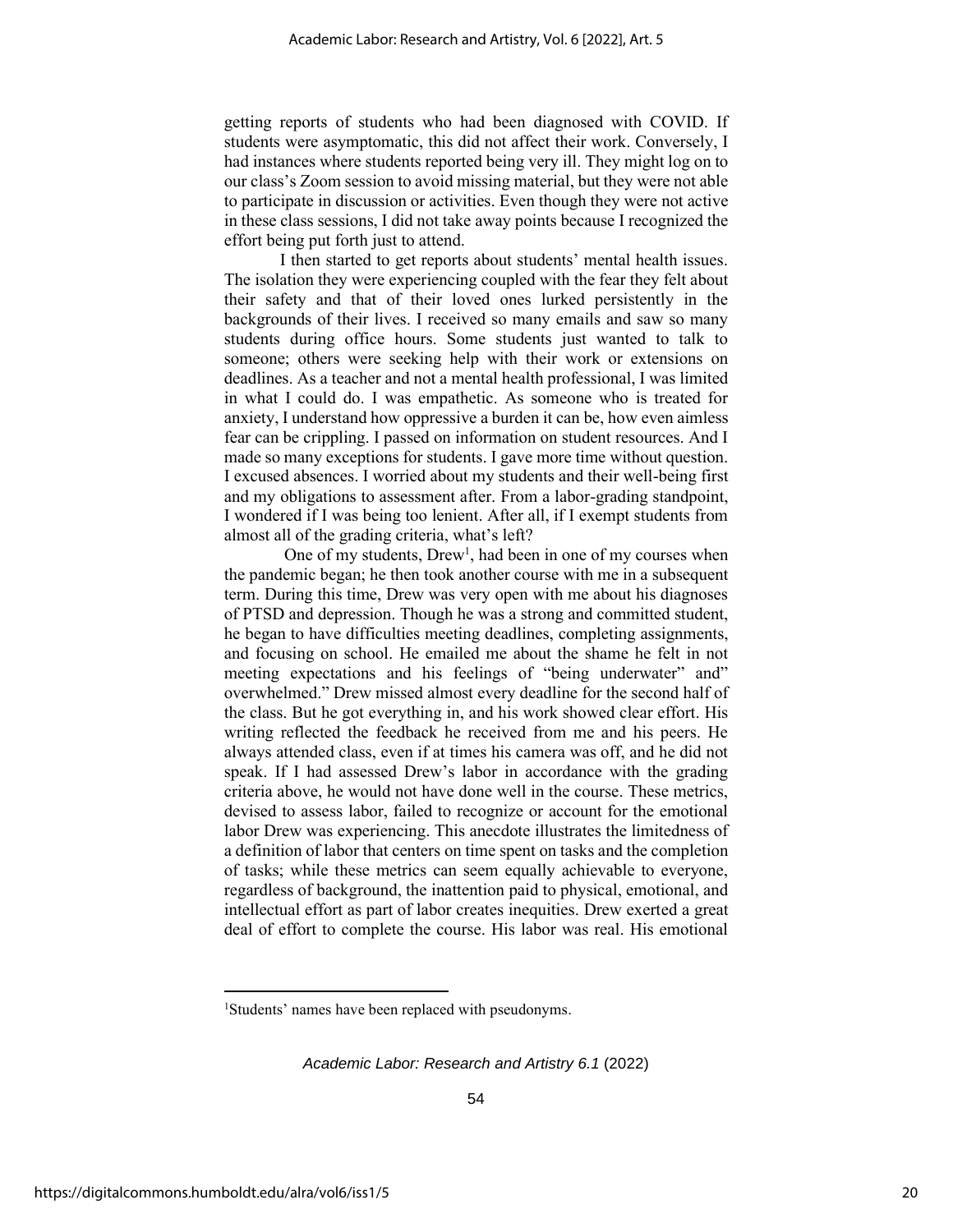labor, while invisible to us, was a shaping force in his ability to interact with course materials and his own writing.

#### **Discussion**

In their book, *Very Like a Whale: The Assessment of Writing Programs*, White, Elliot, and Peckham (2015) asserted, "Consideration of all who may be intentionally or unintentionally influenced by an assessment is the preferred axiological stance for writing program administrators in their instructional design and program assessment roles" (p. 151). The authors use ecology as a metaphor to understand the situatedness of writing program assessment and its relationships within the university and other invested entities. While the authors are discussing writing program assessment, we feel that the same metaphor of an ecosystem can be useful in articulating the relational aspects of classroom writing assessment as they extend beyond the classroom.

Since the 1970s, ecological metaphors have been used extensively in our field to study literacy practices and learning. Scholars like Richard Coe, Shirley Bryce Heath, Brian Street, and James Paul Gee, to name a few, have employed ecology as a metaphor long before contract grading became as popular as it is today. More recently, Inoue has addressed ecology as it pertains to writing assessment, stating that an ecology accounts for the "full cycle of writing assessment through a cycle of rubric creating, drafting, judging, revising, and reflecting on the ways students read and make judgments on peer's texts" (17). He contends that, "An antiracist classroom writing assessment ecology provides for the complexity and holistic nature of assessment systems, the interconnectedness of all people and things, which includes environments, without denying or eliding linguistic, cultural, or racial diversity, and the politics inherent in all uneven social formations" (Inoue 77). This body of scholarship speaks critically to the interconnectedness of writing practices and writers' private lives and experiences. There is intrinsic value for individual writers, for teachers of writing, and for our field in examining not only a final product, but the forces shaping the writer and their work.

Similarly, in thinking about our own approaches to writing assessment, it is useful to think about our work as part of a larger ecosystem while striving to understand the influences shaping our own assessment approaches, goals, and values. Thinking about our specific roles in this way has helped us to locate one of the most salient points of tension about making changes to our assessment practices: we don't feel like assessment choices, even in our classes, are entirely ours to make. The writing classroom and its stated learning outcomes are part of a larger system that includes students, ourselves, our programs, and our universities. In discussions we had about our experiences with labor-based grading during the planning of this article, we talked extensively about feeling anxious and worried about how we were grading, how our grading practices would be viewed by programmatic directors and chairs, and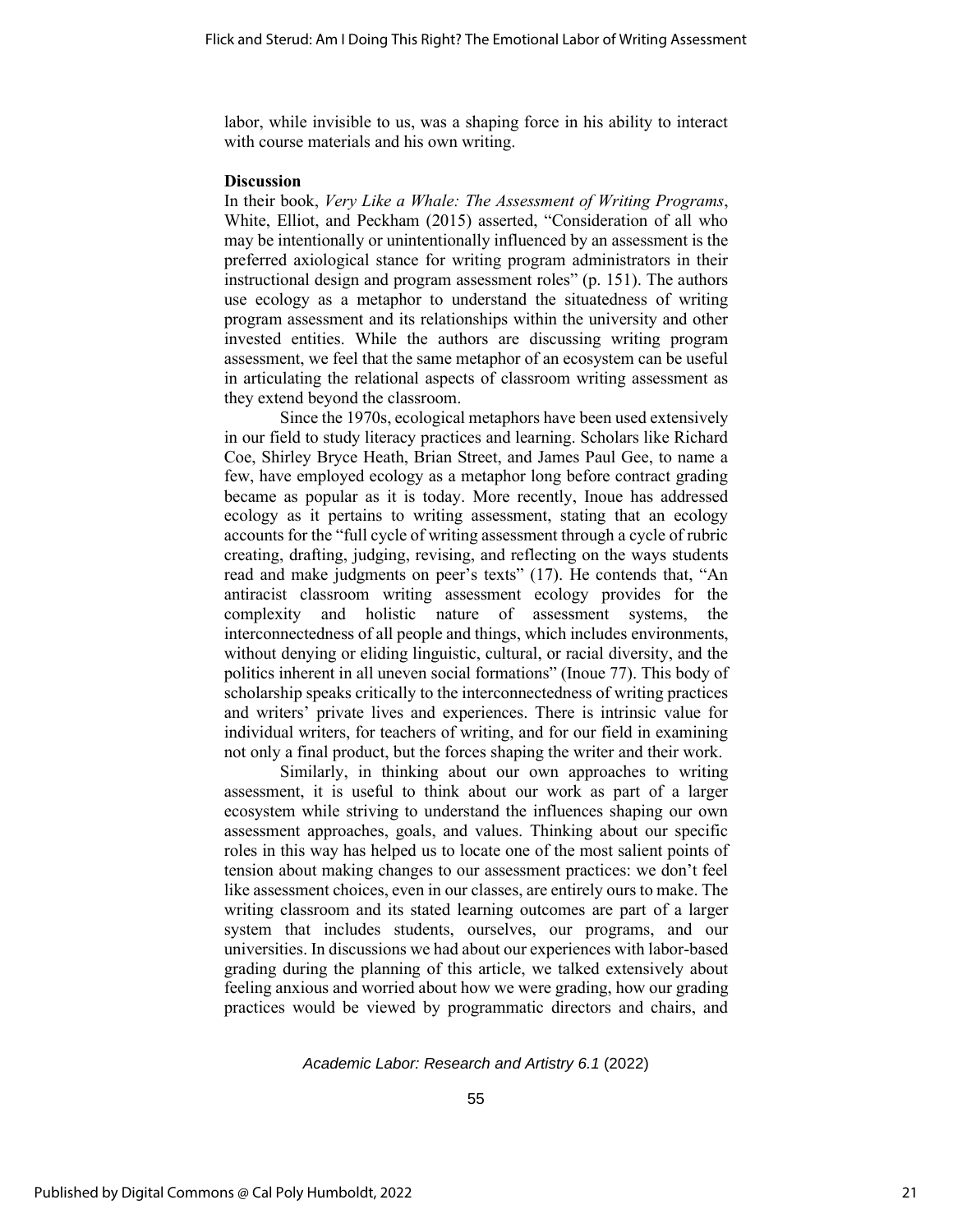whether our students achieved the goals of the course. How effective would feedback be if students knew quality was not being assessed as heavily as effort? How might others view our grade distribution? Were we even capable of truly assessing labor? In short, while we believed in our choice to use labor-based assessment, it seemed so antithetical to what we had always done that we were left wondering, were we doing this, the work of assessment, right?

Much of what was creating this doubt for us was simply that we had come to understand outcomes-based assessment of writing "the right way" to teach and assess writing. Accreditors and political bodies have given the outcomes-based approach power—financial, political, and social power. Outcomes-based approaches are also largely used in K-12 programs and standardized assessments, leading students to equate assessment with the meeting of stated learning goals in produced work. Lastly, through our own educational and professional experiences we have developed ideas about "good writing" and the importance of evaluating performance, ideas that have been shaped by groups who have historically held power and then reinscribed onto our students through our approach to assessment. Furthermore, expectations about our ability to teach these values and assess our students' ability to meet set outcomes are intrinsic to our professional identity and sense of self-efficacy, making any attempts to change emotionally fraught.

We adopted a labor-based approach to assessment during COVID because we hoped it would help account for the complications of learning during a shutdown. What became most apparent is that labor is 1) difficult to define; and 2) even more difficult to assess, especially because the two of us writing this article came out of a tradition of outcomes-based learning assessment. What does labor look like and what is *enough* labor? Moreover, we learned that labor is also affected by race, gender, and socioeconomics (among a host of other factors) just as "quality" is. How should we judge labor if a student has a disability and cannot complete his readings within 20 minutes? What about when a student is a new mother? What do their labor logs look like if they are being truly honest?

Finally, we learned that regardless of whether we are implementing labor-based grading or outcome-based grading, the buck stops with us, and, thus, we cannot escape a certain hierarchy when it comes to writing assessment. Despite our best efforts, we had to confront the idea that grading based on labor may even be an assessment of *quality.* For example, when describing what B-level labor looks like, Inoue explains that it involves revisions: "When the job is to revise your thinking and work, you will reshape, extend, complicate, or substantially clarify your ideas—or relate your ideas to new things" (334). Such "reshaping, extending, complicating, and substantially clarifying" for us equals "quality." Thus, while it is always crucial to attend to the inequities that accompany hierarchies, we must admit they are already always present.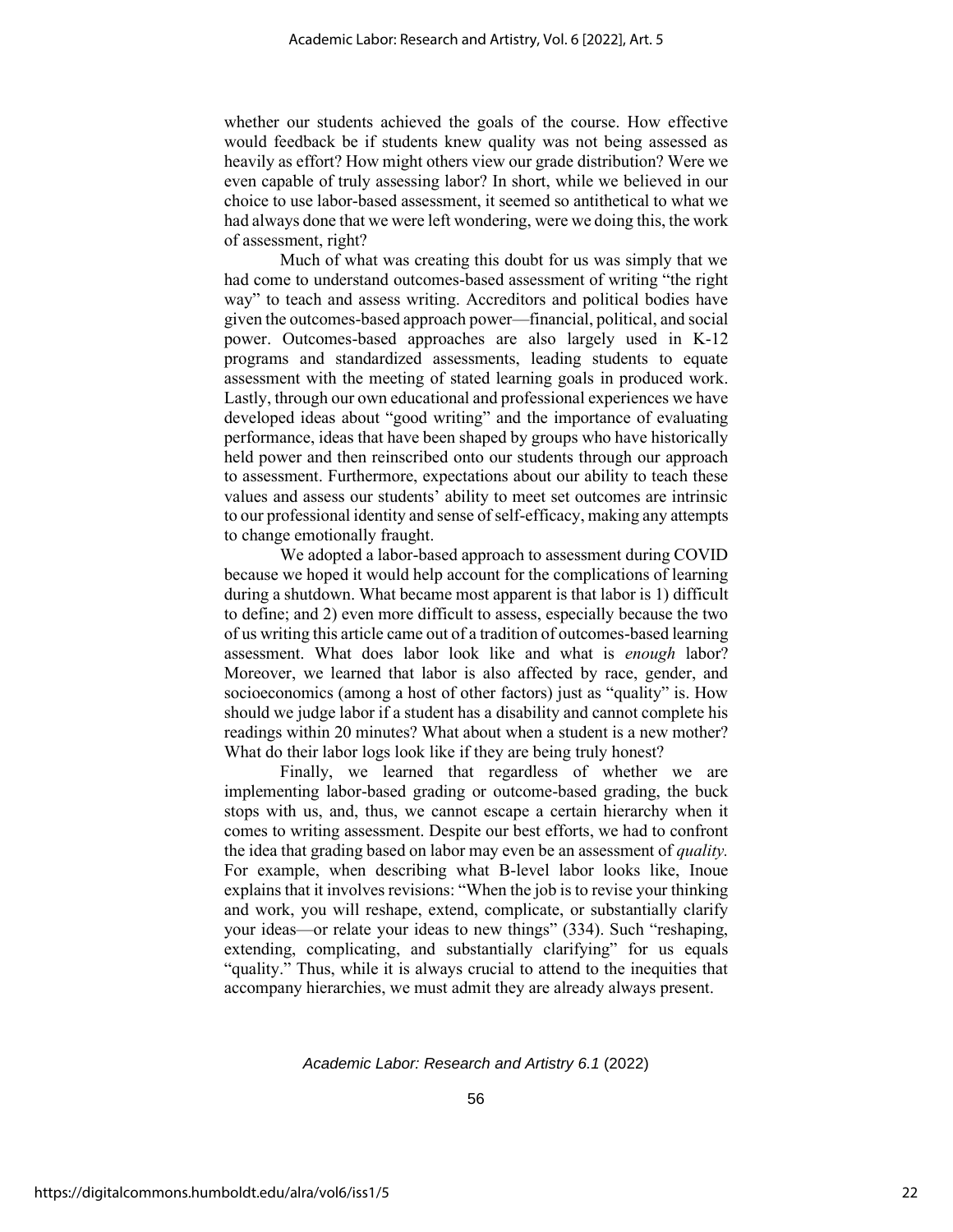So what can instructors do to address these inequities that are always present because racism, sexism, homophobia, and ableism are systemic? We arrived at one answer: vulnerability. Instructors must be allowed to acknowledge they do not know all the answers. This obviously is an uncomfortable thing. An instructor's concern with her institution or an accrediting body thinking that her evaluation is too easy gets at the everlooming sense that someone is constantly watching and, as a result, assessing her progress in addition to her students'. Interestingly, this feeling, what we have deemed the "internalized panopticon," only intensified for us while teaching during COVID. That is because many writing instructors (we would argue many academics in general) feel they need to be held accountable by someone, *anyAone.* As a result, vulnerability is a tough pill to swallow because even if no one is watching, it feels like they are because accountability is a high expectation in our field. Empirical data and source attribution are what the field of rhetoric and composition relies on. Nevertheless, there are some occupational hazards where this standard is concerned, a primary one being the institutional angel on our shoulder telling us, *Grade harder. Challenge them. That's the only way to prepare them for what's to come.*

# **Works Cited**

- Ashforth, Blake E., and Ronald H. Humphrey. "Emotion in the Workplace: A Reappraisal." *Human Relations*, vol. 48, no. 2, 1995, pp. 97-125. *APA PsycNet*, [https://doi.org/10.1177/001872679504800201.](https://doi.org/10.1177/001872679504800201)
- Brand, Alice G. "Writing Assessment at the College Level." *ERIC Digest,*  1992, [https://www.ericdigests.org/1992-3/writing.htm.](https://www.ericdigests.org/1992-3/writing.htm)
- Brandt, Deborah. "Sponsors of Literacy." *College Composition and Communication*, vol. 49, no. 2, May 1998, p. 165, [https://doi.org/10.2307/358929.](https://doi.org/10.2307/358929)
- Broad, Bob. *What We Really Value: Beyond Rubrics in Teaching and Assessing Writing*. Utah State University Press, 2003, [https://doi.org/10.2307/j.ctt46nxvm.](https://doi.org/10.2307/j.ctt46nxvm)
- Coe, Richard M. "Eco-Logic for the Composition Classroom." *College Composition and Communication*, vol. 26, no. 3, Oct. 1975, p. 232, [https://doi.org/10.2307/356121.](https://doi.org/10.2307/356121)
- Cooper, Marilyn M. "The Ecology of Writing." *College English*, vol. 48, no. 4, Apr. 1986, p. 364[, https://doi.org/10.2307/377264.](https://doi.org/10.2307/377264)
- Danielewicz, Jane, and Peter Elbow. "A Unilateral Grading Contract to Improve Learning and Teaching." *College Composition and Communication*, vol. 61, no. 2, 2009, pp. 244-68.
- Davis, Rhonda D. "A Place for Ecopedagogy in Community Literacy." *Community Literacy Journal*, vol. 7, no. 2, Apr. 2013, [https://doi.org/10.25148/CLJ.7.2.009350.](https://doi.org/10.25148/CLJ.7.2.009350)
- Gee, James Paul. Social Linguistics and Literacies: Ideology in Discourses. 3rd ed, Routledge, 2008.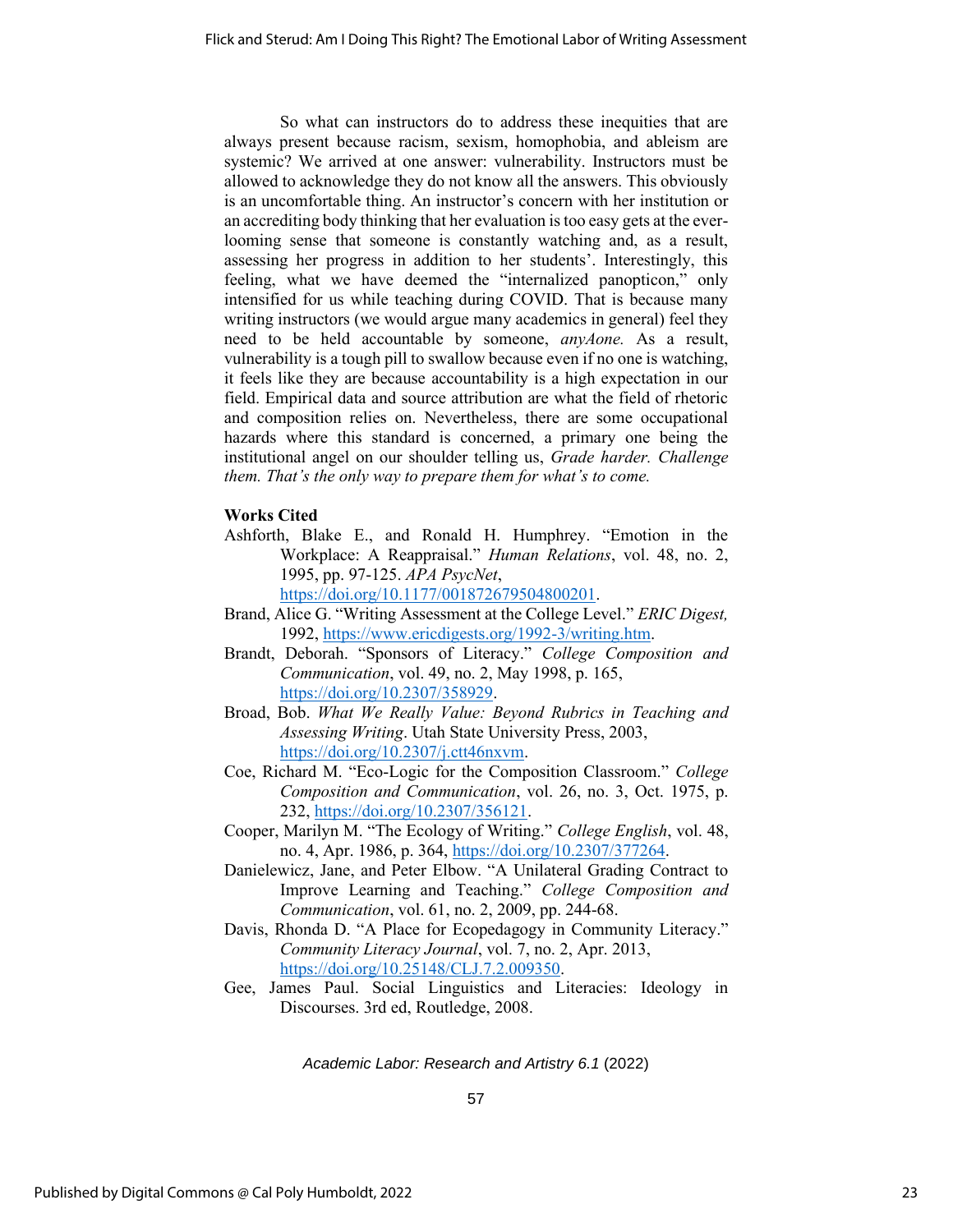- ---. "The New Literacy Studies: From 'Socially Situated' to the Work of the Social." *Situated Literacies: Reading and Writing in Context*, Jan. 2000.
- Grandey, Alicia, et al. *Emotional Labor in the 21st Century Diverse Perspectives on Emotion Regulation at Work.* 1st ed, Routledge, 2013.
- Gupta, Anuj. *Emotions in Academic Writing/Care-Work in Academia: Notes Towards a Repositioning of Academic Labor in India (& Beyond)*. no. 2021, 2021, p. 32.
- Hargreaves, Andy. "Mixed Emotions: Teachers' Perceptions of Their Interactions with Students." *Teaching and Teacher Education*, vol. 16, no. 8, 2000, pp. 811–26. *APA PsycNet*, [https://doi.org/10.1016/S0742-051X\(00\)00028-7.](https://doi.org/10.1016/S0742-051X(00)00028-7)
- Hochschild, Arlie Russell. "Emotion Work, Feeling Rules, and Social Structure." *American Journal of Sociology*, vol. 85, no. 3, 1979, pp. 551-75.
- ---. *The Managed Heart: Commercialization of Human Feeling*. Germany, University of California Press, 2012.
- Horner, Bruce, et al. "OPINION: Language Difference in Writing: Toward a Translingual Approach." *College English*, vol. 73, Jan. 2011, pp. 303-21.
- Huot, Brian. *(Re)Articulating Writing Assessment for Teaching and Learning*. p. 230.
- Inoue, Asao B. *Antiracist Writing Assessment Ecologies: Teaching and Assessing Writing for a Socially Just Future*. The WAC Clearinghouse; Parlor Press, 2015, [https://doi.org/10.37514/PER-](https://doi.org/10.37514/PER-B.2015.0698)[B.2015.0698.](https://doi.org/10.37514/PER-B.2015.0698)
- ---. *Labor-Based Grading Contracts: Building Equity and Inclusion in the Compassionate Writing Classroom*. The WAC Clearinghouse; University Press of Colorado, 2019,

[https://doi.org/10.37514/PER-B.2019.0216.0.](https://doi.org/10.37514/PER-B.2019.0216.0)

- Jacobs, Dale, and Laura R. Micciche, editors. *A Way to Move: Rhetorics of Emotion & Composition Studies*. Boynton/Cook, 2003.
- Kaplan, Robert B., editor. *The Oxford Handbook of Applied Linguistics*. 2nd ed., Oxford University Press, 2010.
- Micciche, Laura. *Doing Emotion: Rhetoric, Writing, Teaching.*  Boynton/Cook Publishers Inc. 2007.
- Royer, Daniel J., and Roger Gilles. "Directed Self-Placement: An Attitude of Orientation." *College Composition and Communication*, vol. 50, no. 1, Sept. 1998, p. 54, [https://doi.org/10.2307/358352.](https://doi.org/10.2307/358352)
- Steinberg, Carola. "Assessment as an 'Emotional Practice.'" *English Teaching*, p. 23.
- Takayoshi, Pamela, and Patricia Sullivan, editors. *Labor, Writing Technologies, And the Shaping of Competition in the Academy*. Hampton Press, 2007.